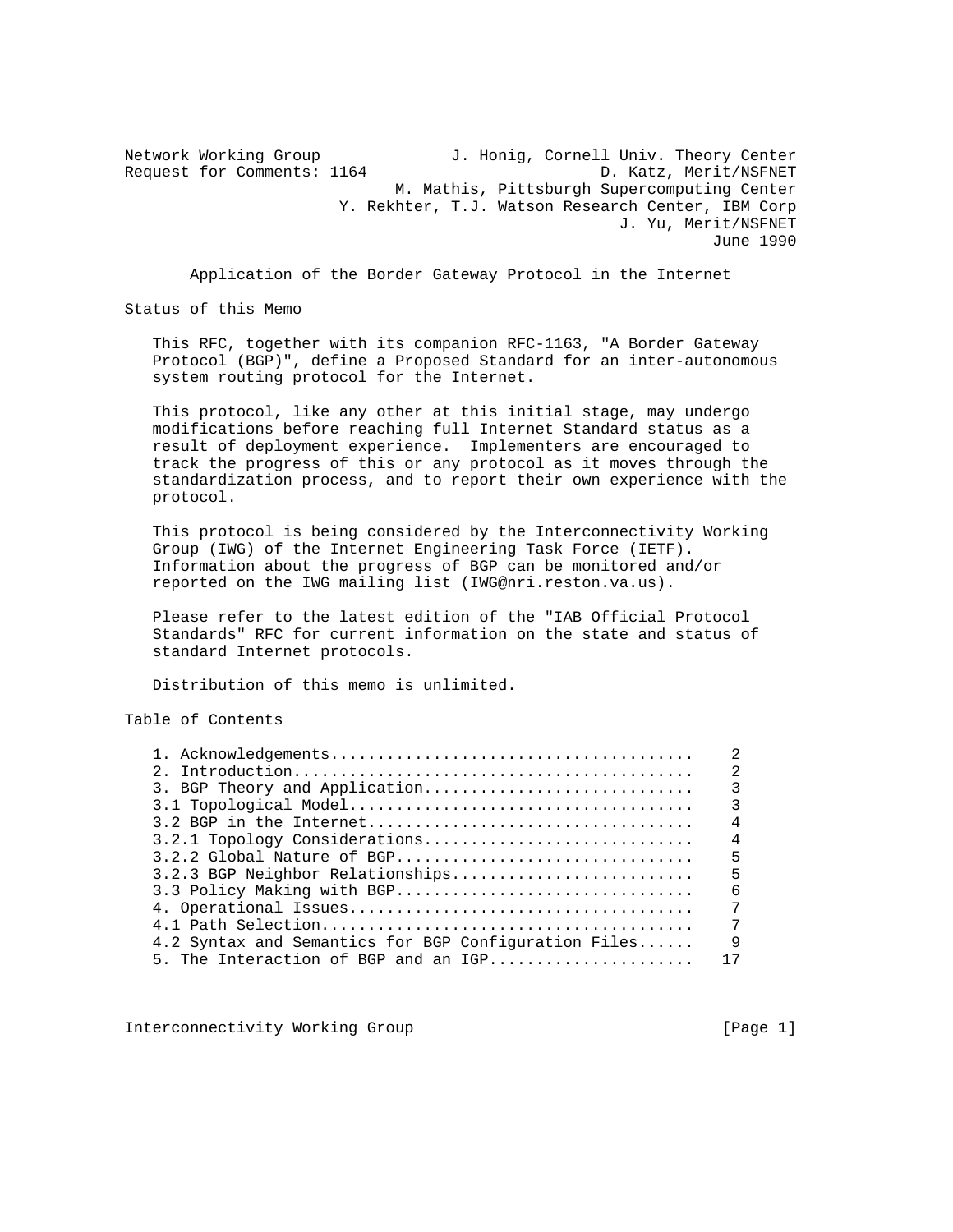|                                                    | 17   |
|----------------------------------------------------|------|
| 5.2 Methods for Achieving Stable Interactions      | 17   |
| $5.2.1$ Propagation of BGP Information via the IGP | 18   |
| 5.2.2 Tagged Interior Gateway Protocol             | 18   |
|                                                    | 19   |
|                                                    | 19   |
| 6. Implementation Recommendations                  | 2.0  |
| 6.1 Multiple Networks Per Message                  | 2.0  |
| 6.2 Preventing Excessive Resource Utilization      | 20   |
| 6.3 Processing Messages on a Stream Protocol       | 2.1  |
| 6.4 Processing Update Messages                     | 2.1  |
|                                                    | 2.2  |
|                                                    | 2.2. |
| Security Considerations                            | 2.2  |
|                                                    | 2.2. |
|                                                    |      |

#### 1. Acknowledgements

 The authors would like to thank Guy Almes (Rice University), Kirk Lougheed (cisco Systems), Hans-Werner Braun (Merit/NSFNET), Sue Hares (Merit/NSFNET), and the Interconnectivity Working Group of the Internet Engineering Task Force (chaired by Guy Almes) for their contributions to this paper.

# 2. Introduction

 The Border Gateway Protocol (BGP), described in RFC 1163, is an interdomain routing protocol. The network reachability information exchanged via BGP provides sufficient information to detect routing loops and enforce routing decisions based on performance preference and policy constraints as outlined in RFC 1104 [2].

 This memo uses the term "Autonomous System" throughout. The classic definition of an Autonomous System is a set of routers under a single technical administration, using an interior gateway protocol and common metrics to route packets within the AS, and using an exterior gateway protocol to route packets to other ASs. Since this classic definition was developed, it has become common for a single AS to use several interior gateway protocols and sometimes several sets of metrics within an AS. The use of the term Autonomous System here stresses the fact that, even when multiple IGPs and metrics are used, the administration of an AS appears to other ASs to have a single coherent interior routing plan and presents a consistent picture of what networks are reachable through it. From the standpoint of exterior routing, an AS can be viewed as monolithic: reachability to networks directly connected to the AS must be equivalent from all border gateways of the AS.

Interconnectivity Working Group [Page 2]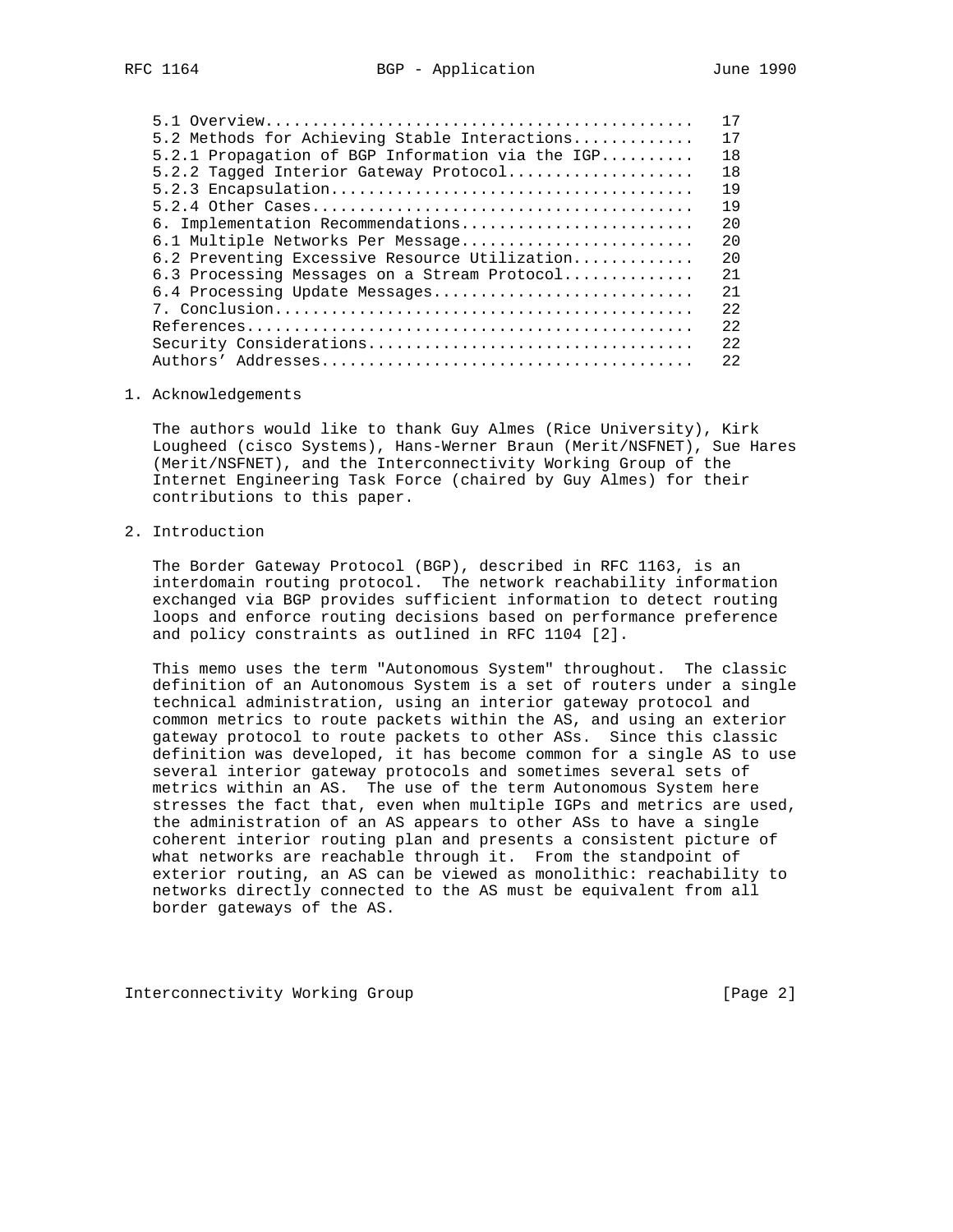This paper discusses the use of BGP in the Internet environment. Issues such as topology, the interaction between BGP and IGPs, and the enforcement of policy rules with BGP will be presented.

 All of the discussions in this paper are based on the assumption that the Internet is a collection of arbitrarily connected Autonomous Systems. The AS is assumed to be administered by a single administrative entity, at least for the purposes of representation of routing information to systems outside of the AS.

- 3. BGP Theory and Application
- 3.1 Topological Model

 We will be concerned throughout this paper with a general graph whose nodes are ASs and whose edges are connections between pairs of ASs. The notion of AS is discussed above in Section 2. When we say that a connection exists between two ASs, we mean both of two things:

- physical connection: there is a shared network between the two ASs, and on this shared network each AS has at least one border gateway belonging to that AS. Thus the border gateway of each AS can forward packets to the border gateway of the other AS without resort to Inter-AS or Intra-AS routing.
- BGP connection: there is a BGP session between BGP speakers on each of the ASs, and this session communicates to each connected AS those routes through the physically connected border gateways of the other AS that can be used for specific networks. Throughout this document we place an additional restriction on the BGP speakers that form the BGP connection: they must themselves share the same network that their border gateways share. Thus, a BGP session between the adjacent ASs requires no support from either Inter-AS or Intra-AS routing. Cases that do not conform to this restriction fall outside the scope of this document.

 Thus, at each connection, each AS has one or more BGP speakers and one or more border gateways, and these BGP speakers and border gateways are all located on a shared network. Only the AS's border gateways on the connection's shared network may be used by that AS's BGP speakers on that shared network in NEXT\_HOP attributes in Update messages. Paths announced by a BGP speaker of one AS on a given connection are taken to be feasible for each of the border gateways of the other AS on the same connection. In all BGP usage, we intend that the flow of packets from one AS to the other correspond to advertised AS paths.

Much of the traffic carried within an AS either originates or

Interconnectivity Working Group [Page 3]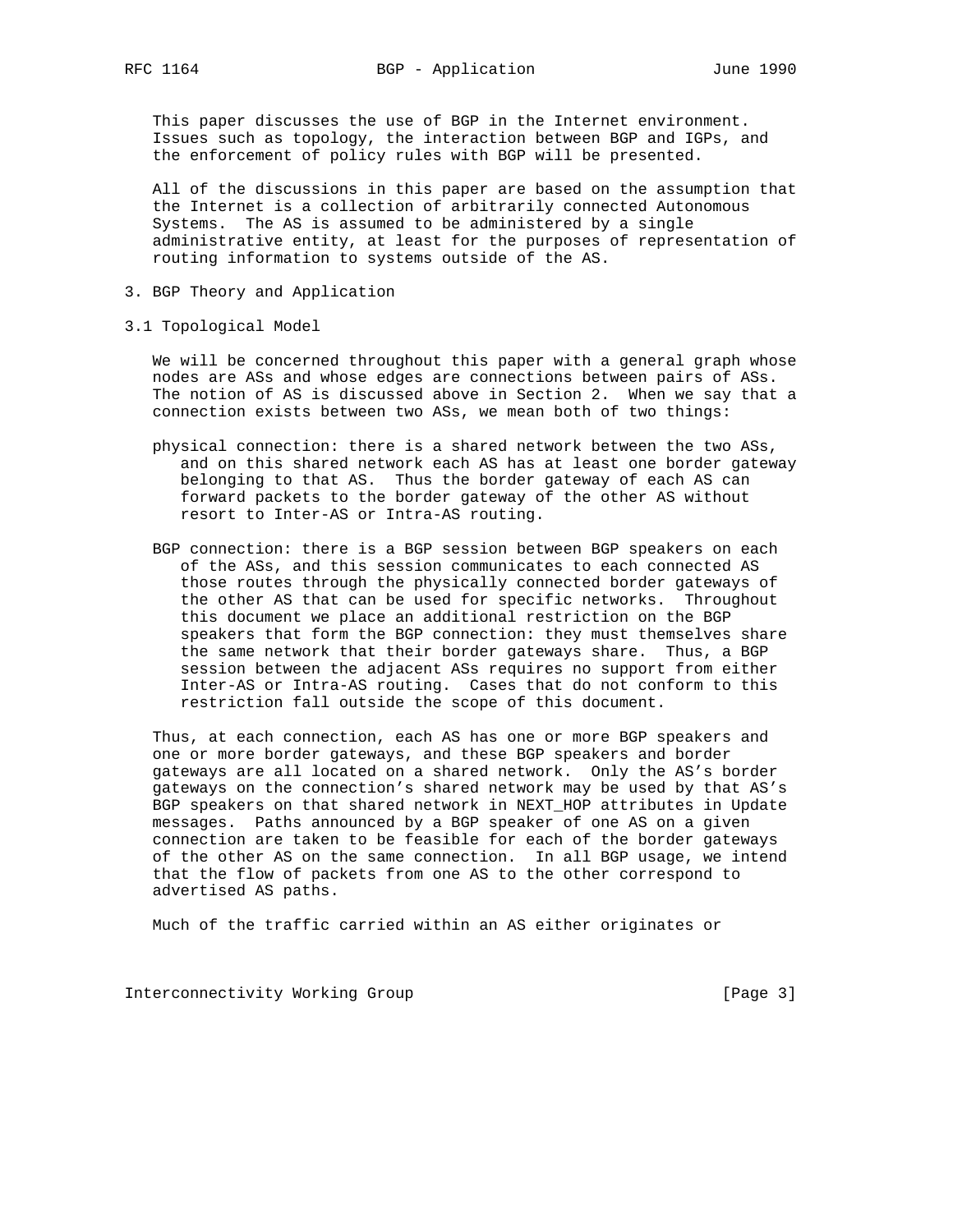terminates at that AS (i.e., either the source IP address or the destination IP address of the IP packet identifies a host on a network directly connected to that AS). Traffic that fits this description is called "local traffic". Traffic that does not fit this description is called "transit traffic". A major goal of BGP usage is to control the flow of transit traffic.

 Based on how a particular AS deals with transit traffic, the AS may now be placed into one of the following categories:

- stub AS: an AS that has only a single connection to another AS. Naturally, a stub AS only carries local traffic.
- multihomed AS: an AS that has more than one connection to other ASs, but refuses to carry transit traffic.
- transit AS: an AS that has more than one connection to other ASs and is designed (under certain policy restrictions) to carry both transit and local traffic.

 Since a full AS path provides an efficient and straightforward way of suppressing routing loops and eliminates the "count-to-infinity" problem associated with some distance vector algorithms, BGP imposes no topological restrictions on the interconnection of ASs.

- 3.2 BGP in the Internet
- 3.2.1 Topology Considerations

 The overall Internet topology may be viewed as an arbitrary interconnection of transit, multihomed, and stub ASs. In order to minimize the impact on the current Internet infrastructure, stub and multihomed ASs need not use BGP. These ASs may run other protocols (e.g., EGP) to exchange reachability information with transit ASs. Transit ASs then tag this information as having been learned via EGP or some other method. The fact that BGP need not run on stub or multihomed ASs has no negative impact on the overall quality of inter-AS routing for traffic not local to the stub or multihomed ASs in question.

 Of course, BGP may be used for stub and multihomed ASs as well, providing advantage in bandwidth and performance over some of the currently used protocols (such as EGP). In addition, this would result in less need for the use of defaults and in better choices of Inter-AS routes for mulitihomed ASs.

Interconnectivity Working Group [Page 4]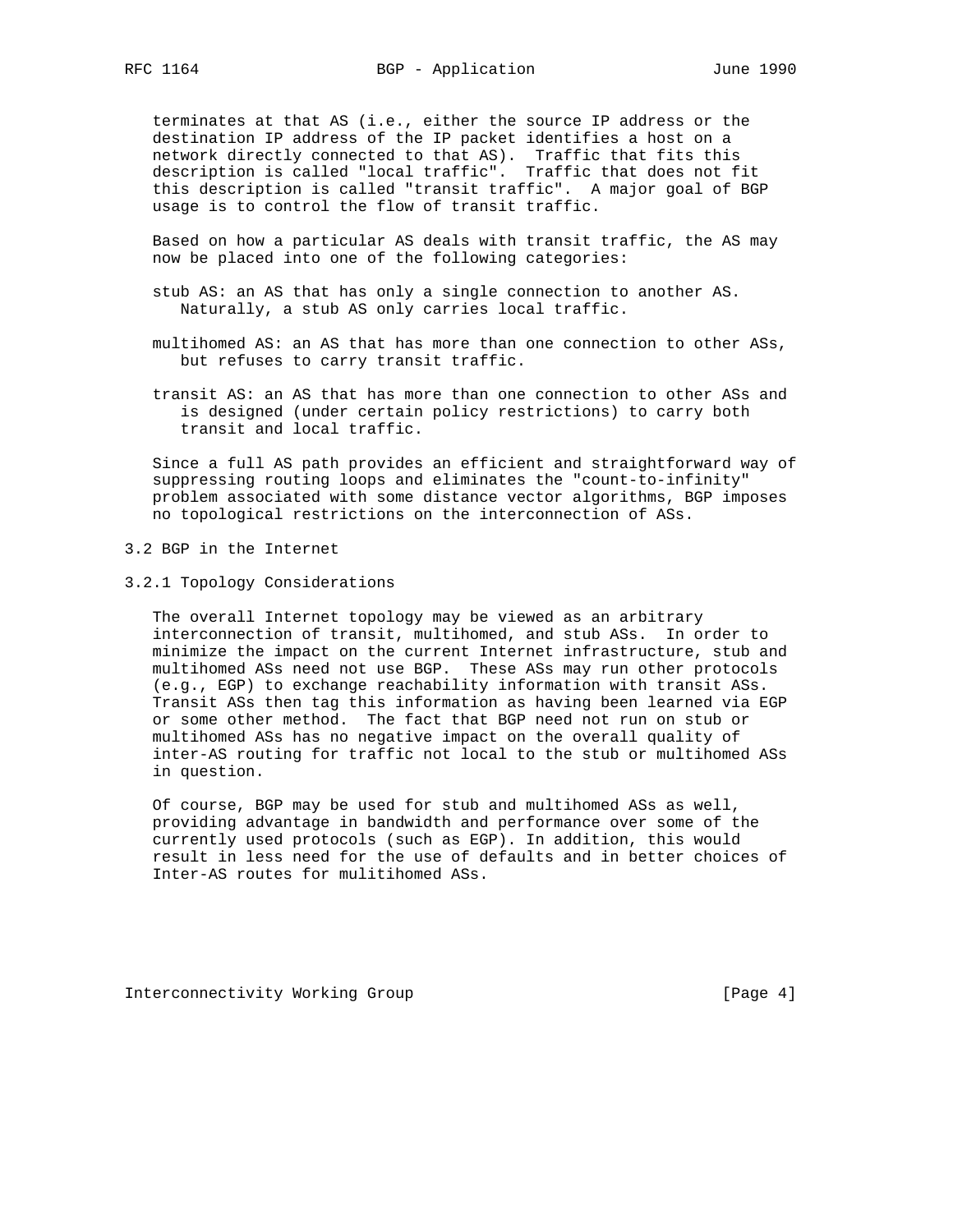# 3.2.2 Global Nature of BGP

 At a global level, BGP is used to distribute routing information among multiple Autonomous Systems. The information flows can be represented as follows:



 This diagram points out that, while BGP alone carries information between ASs, a combination of BGP and an IGP carries information across an AS. Ensuring consistency of routing information between BGP and an IGP within an AS is a significant issue and is discussed at length later in this paper.

3.2.3 BGP Neighbor Relationships

 As discussed in the introduction, the Internet is viewed as a set of arbitrarily connected Autonomous Systems (ASs). BGP gateways in each AS communicate with each other to exchange network reachability information based on a set of policies established within each AS. Computers that communicate directly with each other via BGP are known as BGP neighbors. BGP neighbors can be located within the same AS or in different ASs. For the sake of discussion, BGP communications with neighbors in different ASs will be referred to as External BGP, and with neighbors in the same AS as Internal BGP.

- External BGP In the case of External BGP, the BGP neighbors must belong to different ASs, but share a common network. This common network should be used to carry the BGP messages between them. The use of BGP across an intervening AS invalidates the AS path information. An Autonomous System number must be used with BGP to specify which Autonomous System the BGP speaker belongs to.
- Internal BGP There can be as many BGP gateways as deemed necessary within an AS. Usually, if an AS has multiple connections to other ASs, multiple BGP gateways are needed. All BGP gateways representing the same AS must give a consistent image of the AS to the outside. This requires that the BGP gateways have consistent routing information among them. These gateways can communicate with each other via BGP or by other means. The policy constraints applied to all BGP gateways within an AS must be consistent.

Interconnectivity Working Group [Page 5]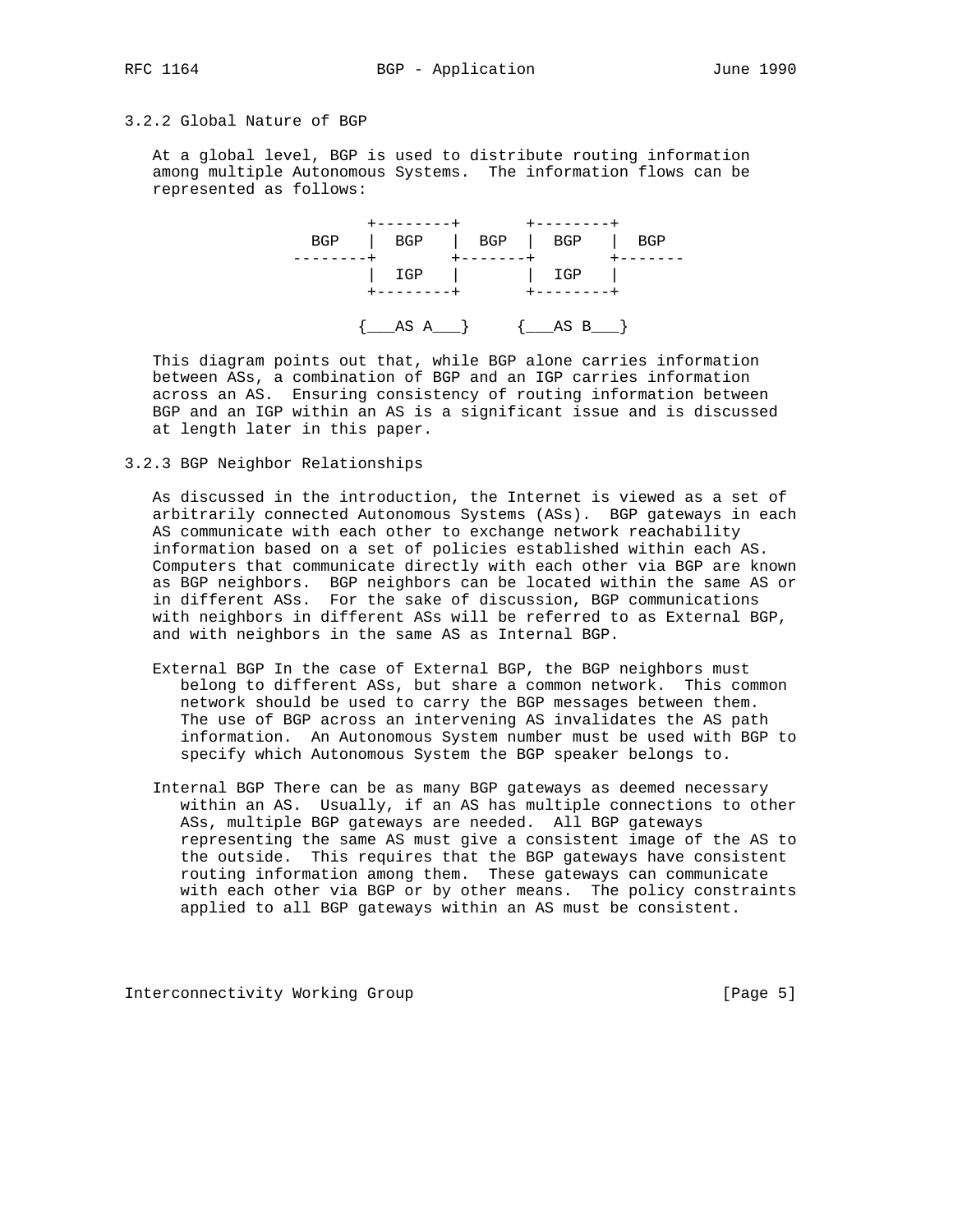# 3.3 Policy Making with BGP

 BGP provides the capability of enforcing some policies based on various preferences and constraints. Policies are determined by the AS administration and are provided to BGP in the form of configuration information. These policies are enforced within a BGP speaker by affecting the selection of paths from multiple alternatives, and by controlling the redistribution of routing information. Policies are not directly encoded in the protocol.

 Non-technical constraints are related to political, security, or economic considerations. For example, if an AS is unwilling to carry traffic to another AS, it can enforce a policy prohibiting this. The following examples of non-technical constraints can be enforced with the use of BGP:

- 1. A multihomed AS can refuse to act as a transit AS for other ASs. (It does so by not advertising routes to networks other than those directly connected to it.)
- 2. A multihomed AS can become a transit AS by allowing a certain set of ASs to use it as such. (It does so by advertising routes to networks to this set of ASs.)
- 3. An AS can favor or disfavor the use of certain ASs for carrying transit traffic from itself to networks advertised with competing AS paths.

 A number of performance-related criteria can be controlled with the use of BGP:

- 1. An AS can minimize the number of transit ASs. (Shorter AS paths can be preferred over longer ones.)
- 2. The quality of transit ASs. If an AS determines, using BGP, that two or more AS paths can be used to reach a given destination, that AS can use a variety of means to decide which of the candidate AS paths it will use. The quality of an AS can be measured by such things as diameter, link speed, capacity, tendency to become congested, and quality of operation. Information about these qualities might be determined by means other than BGP.
- 3. Preference of internal routes over external routes.

Non-technical policy will typically override performance issues.

For consistency, combinations of policies and route selection

Interconnectivity Working Group [Page 6]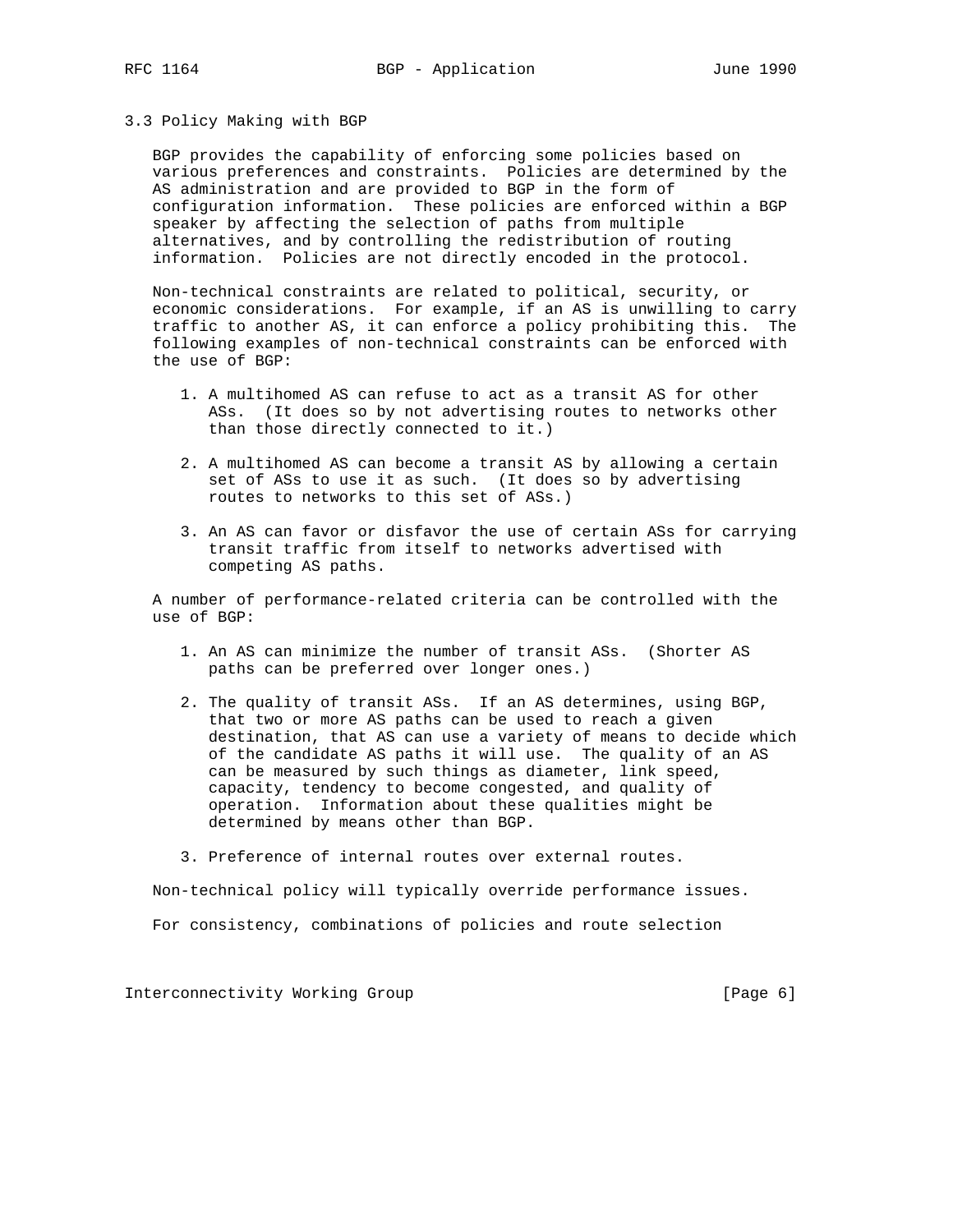procedures that might result in equal cost paths must be resolved in a deterministic fashion.

 Fundamental to BGP usage is the rule that an AS advertizes to its neighboring ASs only those routes that it uses. This rule reflects the "hop-by-hop" routing paradigm generally used by the current Internet. Note that some policies that cannot be supported by the "hop-by-hop" routing paradigm and which require such techniques as source routing to enforce. For example, BGP does not enable one AS to send traffic to a neighbor AS intending that that traffic take a different route from that taken by traffic originating in the neighbor AS. On the other hand, BGP can support any policy conforming to the "hop-by-hop" routing paradigm. Since the current Internet uses only the "hop-by-hop" routing paradigm and since BGP can support any policy that conforms to that paradigm, BGP is highly applicable as an inter-AS routing protocol for the current Internet.

- 4. Operational Issues
- 4.1 Path Selection

 One of the major tasks of a BGP speaker for a given AS at a given connection is to evaluate different paths to a destination network from its border gateways at that connection, select the best one, and then advertise it to all of its BGP neighbors at that same connection (subject to policy constraints). The key issue is how different paths are evaluated and compared.

 In traditional distance vector protocols (e.g., RIP) there is only one metric (e.g., hop count) associated with a path. As such, comparison of different paths is reduced to simply comparing two numbers. A complication in Inter-AS routing arises from the lack of a universally agreed-upon metric among ASs that can be used to evaluate external paths. Rather, each AS may have its own set of criteria for path evaluation.

 A BGP speaker within an Autonomous System builds a routing database consisting of the set of all feasible paths and the list of networks reachable through each path. In an efficient implementation, it will be important to store and process these paths and bundle the networks reachable through them. For purposes of precise discussion, however, it's useful to consider the set of feasible paths for a given destination network. In most cases, we would expect to find only one feasible path in the set. This will often, however, not be the case. All feasible paths must be maintained, and their maintenance speeds adaptation to the loss of the primary path, but only the primary path at any given time will ever be advertised.

Interconnectivity Working Group [Page 7]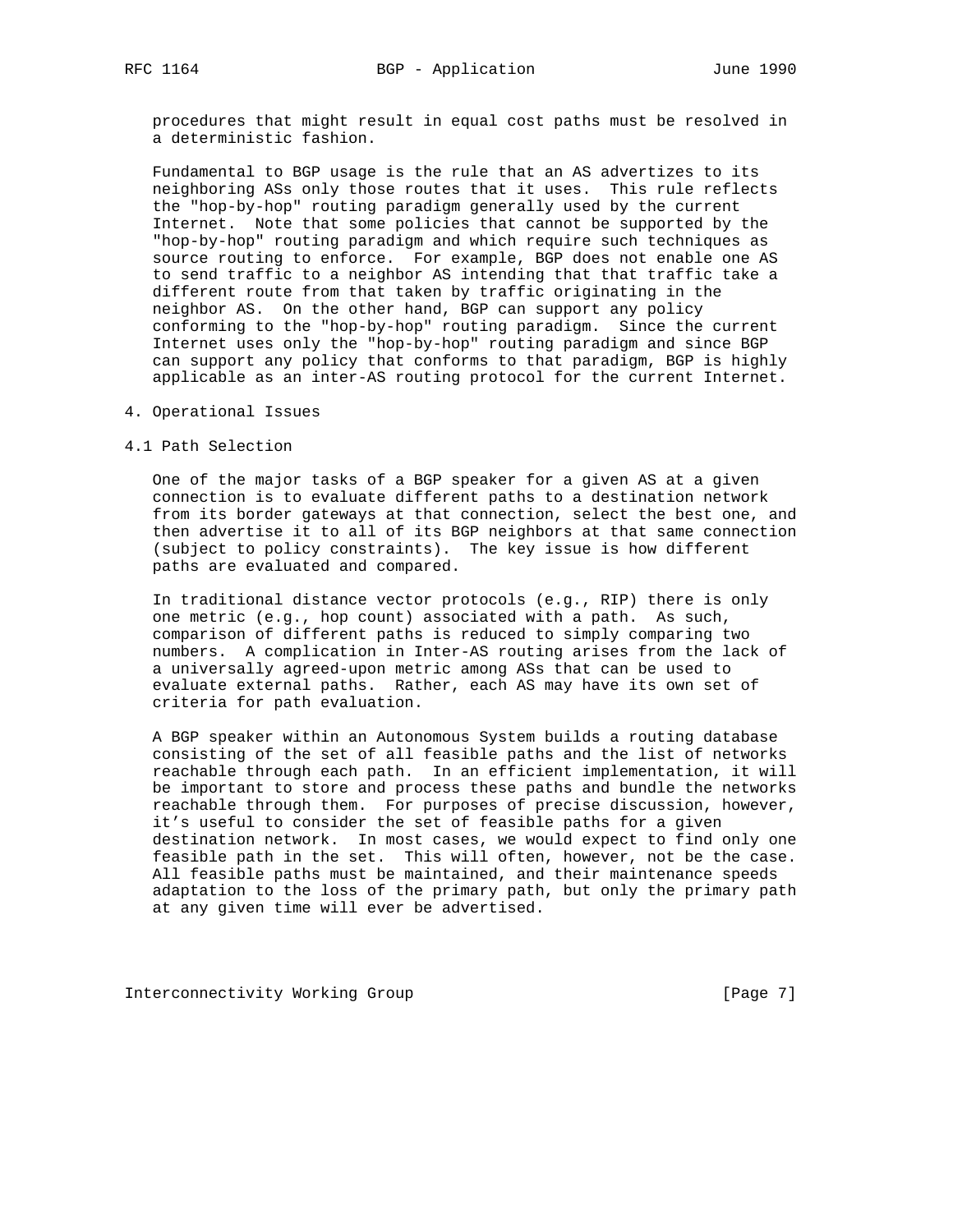The path selection process can be formalized by defining a partial order over the set of all possible paths to a given destination network. One way to define this partial order is to define a function that maps each full AS path to a non-negative integer that denotes the path's degree of preference. Path selection is then reduced to applying this function to all feasible paths and choosing the one with the highest degree of preference.

 In actual BGP implementations, criteria for assigning degree of preferences to a path can be specified in a configuration file.

 The process of assigning a degree of preference to a path can be based on several sources of information:

- 1. Information explicitly present in the full AS path.
- 2. A combination of information that can be derived from the full AS path and information outside the scope of BGP.

 The criteria used to assign a degree of preference to a path can be classified as primitive or compound. Possible primitive criteria include:

- AS count. Paths with a smaller AS count are generally better.
- Presence or absence of a certain AS or ASs in the path. By means of information outside the scope of BGP, an AS may know some performance characteristics (e.g., bandwidth, MTU, intra- AS diameter) of certain ASs and may try to avoid or prefer them.
- Path origin. A path whose endpoint is internal to the last AS on the path (BGP is used over the entire path) is generally better than one for which part of the path was learned via EGP or some other means.
- AS path subsets. An AS path that is a subset of a longer AS path to the same destination should be preferred over the longer path. Any problem in the shorter path (such as an outage) will also be a problem in the longer path.
- Link dynamics. Stable paths should be preferred over unstable ones. Note that this criterion must be used in a very careful way to avoid causing unnecessary route fluctuation. Generally, any criteria that depend on dynamic information might cause routing instability and should be treated very carefully.
- Policy consideration. BGP supports policy based routing based

Interconnectivity Working Group [Page 8]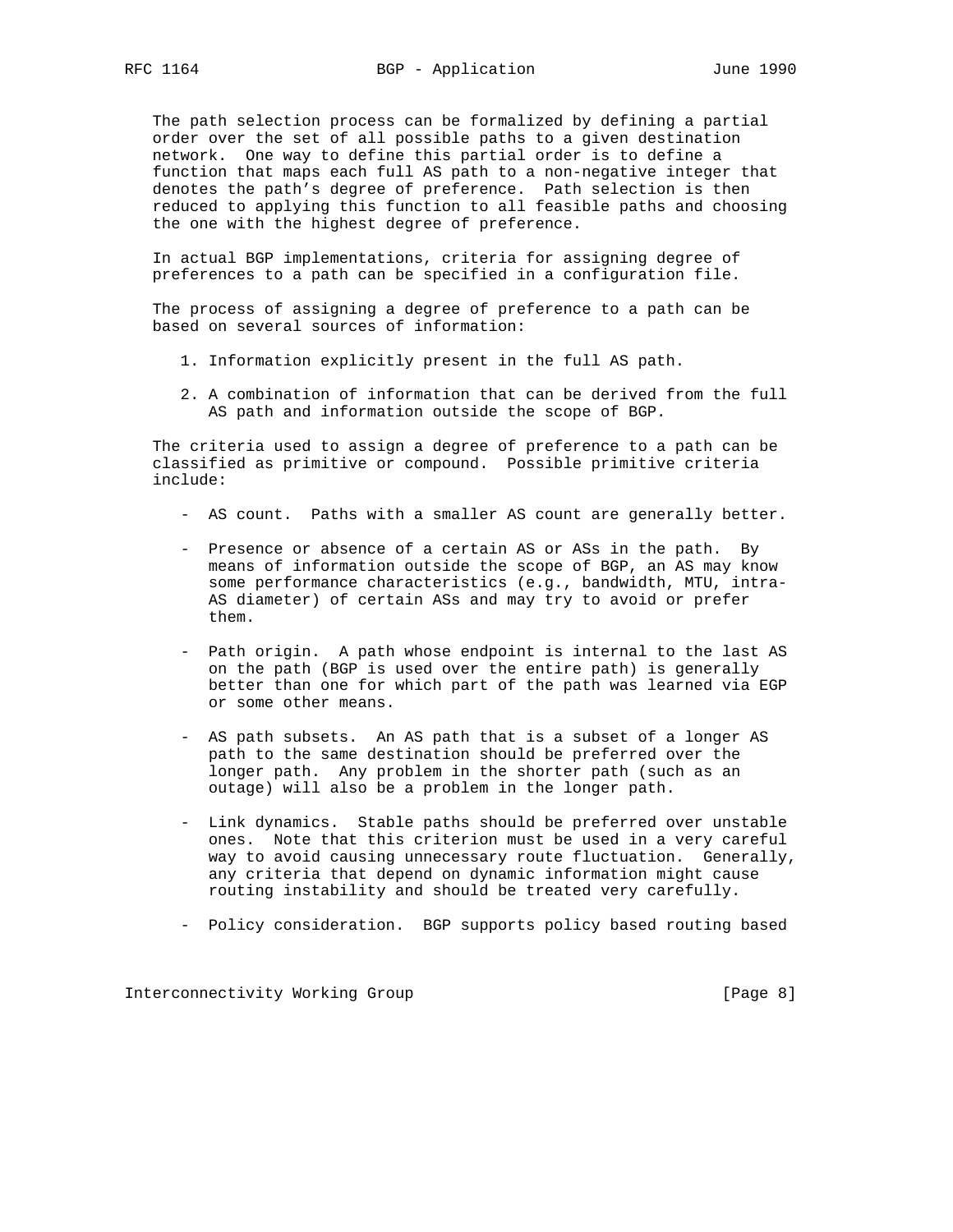on the policy based distribution of routing information defined in RFC 1104 [2]. A BGP gateway may be aware of some policy constraints (both within and outside of its own AS) and do appropriate path selection. Paths that do not comply with policy requirements are not considered further.

 Metrics based on compound criteria can be computed as a weighted combination of the degree of preferences of primitive criteria. The use of compound criteria should be done with extreme caution since it involves comparing potentially uncomparable quantities.

4.2 Syntax and Semantics for BGP Configuration Files

 A major task in using BGP is thus to assign a degree of preference to each available AS-path. This degree of preference will generally be a function of the number of ASs in the path, properties of the specific ASs in the path, the origin of the route, and properties of the specific border router to be used in the first hop. In this section we consider how a network administrator might articulate this function by means of a configuration file. In the future, we can imagine using tools based on network management protocols such as SNMP for this task, but the protocols do not currently support this ability.

 In addition to controlling the selection of the best path to a given network, the network administrator must control the advertisement of this best path to neighboring ASs. Therefore, path selection and path distribution emerge as the two key aspects of policy expression in BGP usage.

 Since different aspects of one AS's policy interact, and since the policies of different ASs interact, it is important to facilitate the analysis of such interactions by means of high-quality and consistent tools.

 There is also a need for tools to translate the expression of the network administrator's policy to some technical mechanism within a BGP speaker to implement that policy.

 These factors suggest that there should be a globally consistent way of describing policies in the configuration file. The syntax and semantics of these policies should be capable of expressing the path selection phase within the local AS as well as the path redistribution phase to other ASs.

 Because it may be desirable to coordinate routing policy at an external level, it may prove worthwhile to create a language to describe this information in a globally consistent way. Policies

Interconnectivity Working Group [Page 9]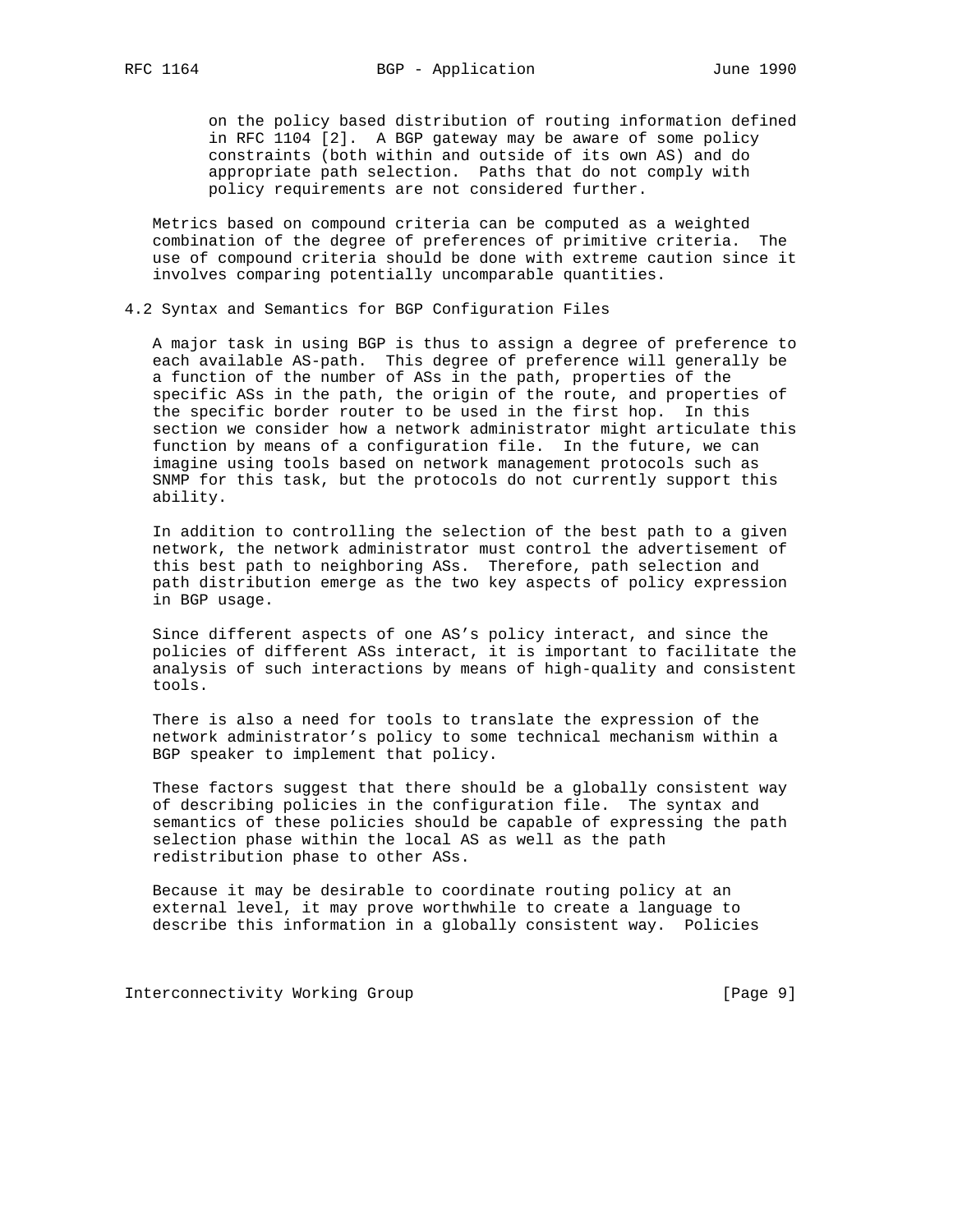expressed in such a language could conceivably be used by some high level tools to analyze the interaction among the routing policies of different Autonomous Systems.

 The following defines one possible syntax and semantics for describing AS path policies from the point of view of the local AS. Alternative syntaxes with equivalent richness of functionality are not precluded. Other mechanisms may be needed to provide a fully functional configuration language.

 A complete AS path, supplied by BGP, provides the most important mechanism for policy enforcement. Assigning a degree of preference to a particular AS path can be modelled as a matching between this path and one or more predefined AS path patterns. Each predefined AS path pattern has a degree of preference that will be assigned to any AS path that matches it.

 Since patterns are naturally expressed by regular expressions, one can use regular expressions over the alphabet of AS numbers to define AS path patterns and, therefore, to formulate policies.

 Since certain constructs occur frequently in regular expressions, the following notational shorthand (operators) is defined:

- . matches any AS number. To improve readability, "." can be replaced by "any" so long as this does not introduce ambiguity.
- \* a regular expression followed by \* means zero or more repetitions
- + a regular expression followed by + means one or more repetitions
- ? a regular expression followed by ? means zero or one repetition
- | alternation
- () parentheses group subexpressions--an operator, such as \* or works on a single element or on a regular expression enclosed in parentheses
- $\{m,n\}$  a regular expression followed by  $\{m,n\}$  (where m and n are both non-negative integers and m <= n) means at least m and at most n repetitions.
- {m} a regular expression followed by {m} (where m is a positive integer) means exactly m repetitions.

Interconnectivity Working Group [Page 10]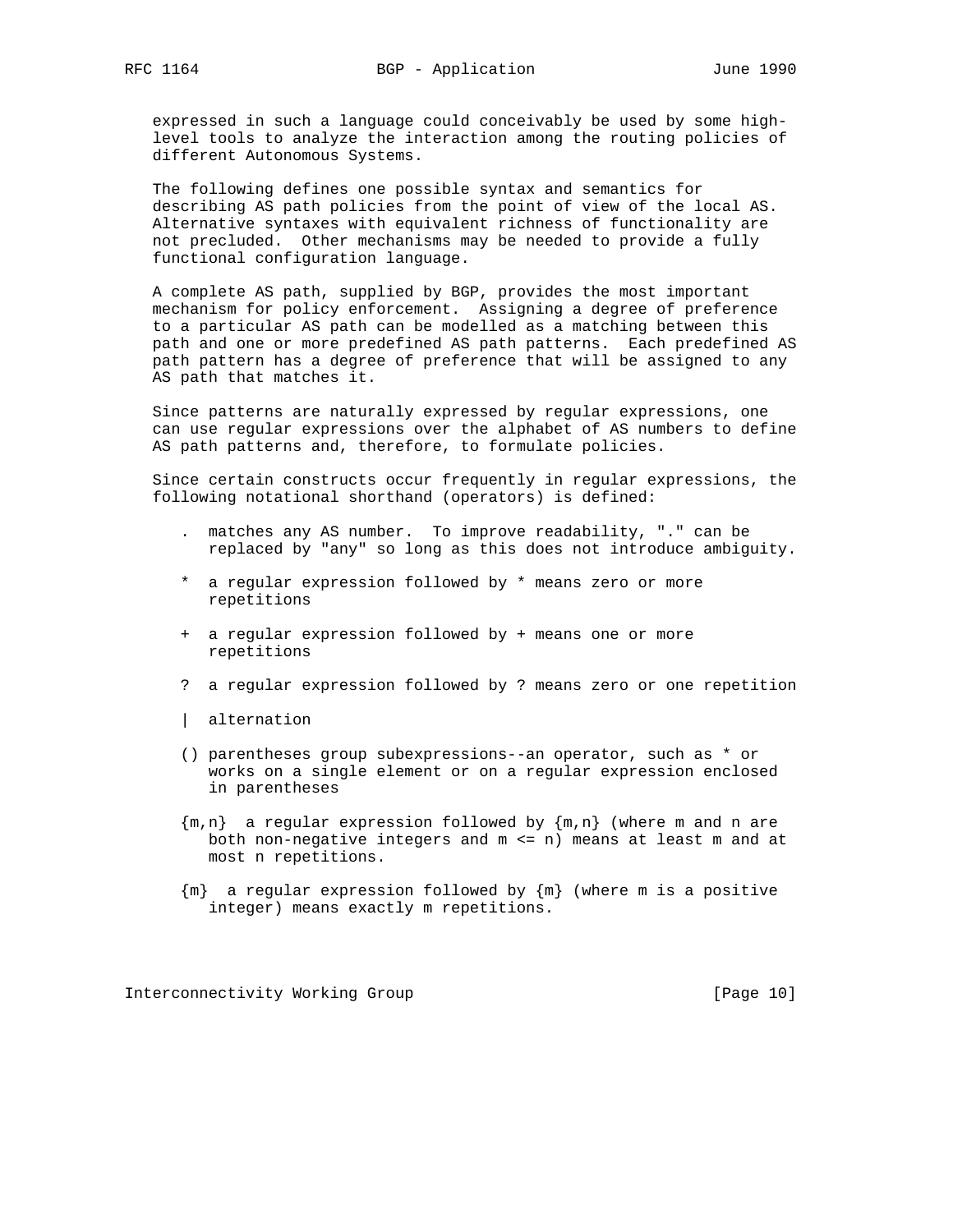$\{m, \}$  a regular expression followed by  $\{m, \}$  (where m is a positive integer) means m or more repetitions.

Any regular expression is generated by these rules.

The Policy Based Routing Language can then be defined as follows:

```
\left\{\text{Policy-Based-Routing} > : : \right\} <policy-statement> }
```
 Semantics: each policy statement might cause a given possible BGP advertisement (possibility) to be installed into the routing table as the route to a given (set of) networks. Thus, an empty Policy-Based-Routing means that no possibilities will be accepted.

```
 <policy-statement> ::=
             <policy-expression> '=' <dop-expression> ';'
```
 Semantics: if a given possibility matches the policy-expression, then that possibility will be accepted with a degree of preference denoted by the integer value dop-expression.

```
 <policy-expression> ::=
                     <policy-term> |
                     <policy-term> <policy-operator> <policy-term>
         <policy-term> ::=
                     <network-list> <AS-path> <origin> <distribution-list> |
                    '(' <policy-expression> ')' |
                   NOT <policy-expression> |
\langle \cdot \rangle_{\mathcal{A}} = \langle \cdot \rangle_{\mathcal{A}} \langle \cdot \rangle_{\mathcal{A}}
```
<policy-operator> ::= OR | AND

 Semantics: the intersection of the network list of a possibility and the network-list must be non-empty; the AS-path of the possibility must match the AS-path as a sequence; the origin of the possibility must be a member of the origin set; if these conditions are met, the route denoted by the possibility is accepted as a possible route to those networks of the intersection of the possibility network list and the network-list.

<AS-path> ::= "regular expression over AS numbers"

 Semantics: the AS-path of the possibility must be generated by the regular expression <AS-path>.

Interconnectivity Working Group [Page 11]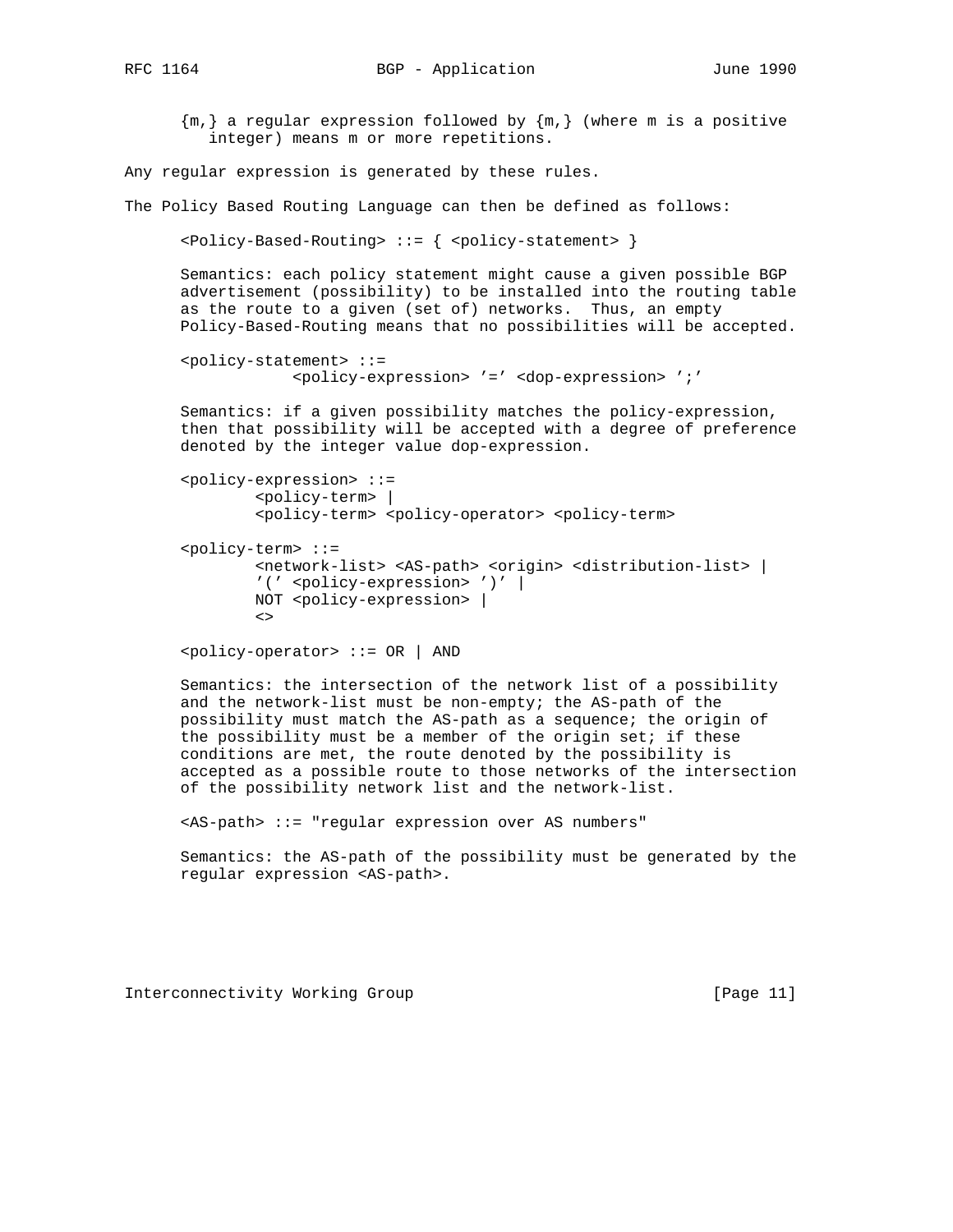<network-list> ::= '<' { network network-list } '>' |  $^{\prime}$  <  $^{\prime}$   $\,$  ANY  $\,$   $^{\prime}$   $>$   $^{\prime}$ 

 Semantics: A non-empty sequence enumerates the network numbers of the network-list; ANY denotes the set of all network numbers.

```
 <origin> ::= IGP | EGP | INCOMPLETE | ANY
```
 Semantics: origin enumerates the sequence of acceptable origins; ANY denotes the set of all origins.

```
 <distribution-list> ::= '<' { AS } '>' |
                                  \prime < \prime ANY \prime > \prime
```
 Semantics: if a given possibility as accepted and installed into the routing table, then distribution-list is the set of (neighboring) autonomous systems to whose border routers we will distribute the BGP-derived routes.

```
 <dop-expression> ::= <dop-term> |
                       <dop-term> '+' <dop-term> |
                       <dop-term> '-' <dop-term> |
                       <dop-term> '*' <dop-term> |
                       <dop-term> '/' <dop-term> |
                       REJECT
 <dop-term> ::= <integer> |
                 <function> |
                 '(' <dop-expression> ')'
```
 Semantics: if a possibility matches with degree of preference REJECT, then that possibility will not be used. Otherwise, the integer value of the degree of preference indicates the degree of preference of the possibility, with higher values preferred over lower ones.

 White spaces can be used between symbols to improve readability. "<>" denotes the empty sequence.

 There are two built-in functions, PathLength() and PathWeight(). PathLength() takes the AS path as an argument and returns the number of ASs in that path. PathWeight() takes the AS path and an AS weight table as arguments and returns the sum of weights of the ASs in the AS path as defined by the AS weight table. In order to preserve determinism, the AS weight table must always have a default weight which will be assigned to any AS which is not in that table.

The AS path, as used above, is constructed from right to left which

Interconnectivity Working Group [Page 12]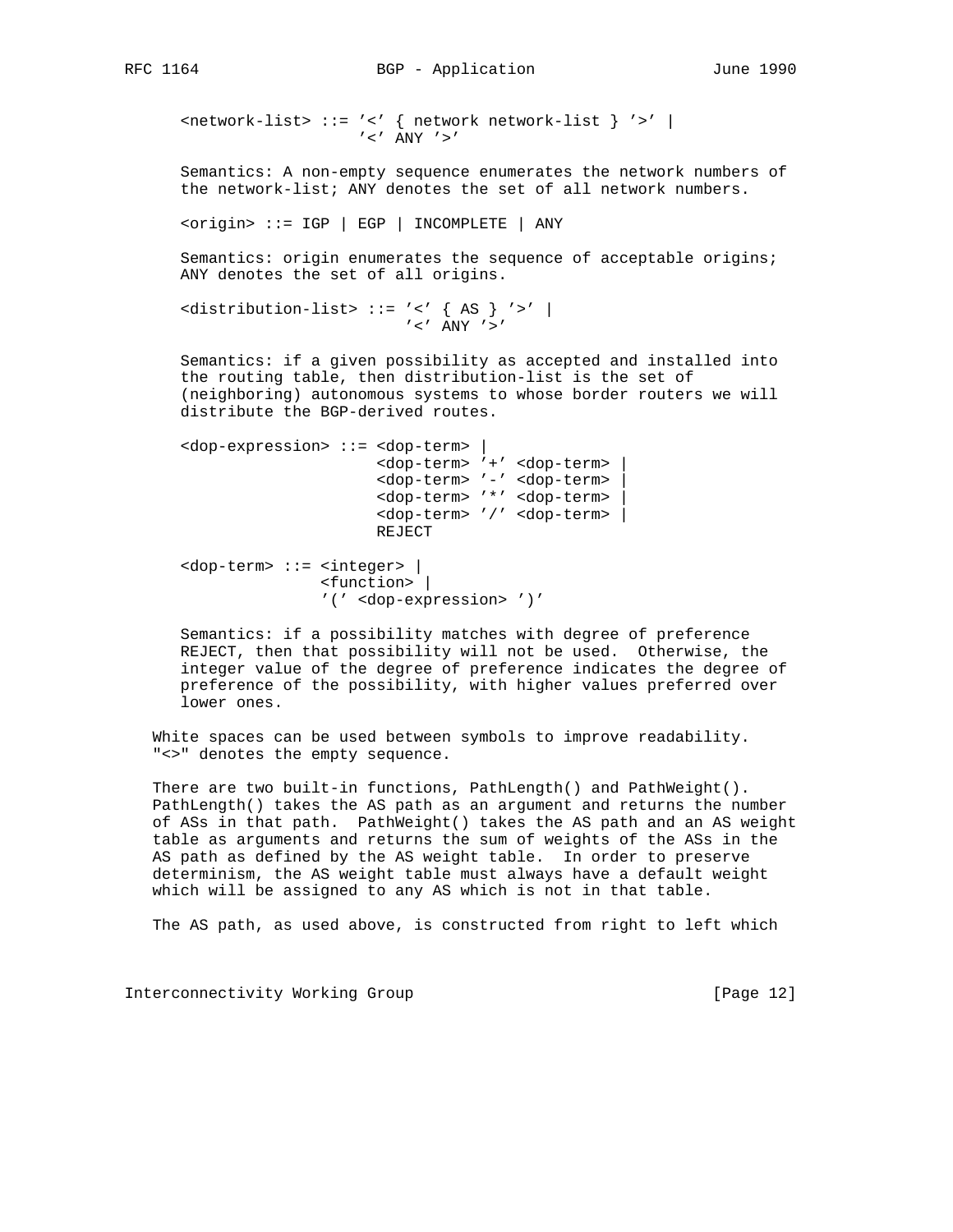is consistent with BGP), so that the most recent AS in the path occupies the leftmost position.

 Each network (and its associated complete AS path) received from other BGP neighbors is matched against local Routing Policies.

 If either no match occurs or the degree of preference associated with the matched policy is REJECT, then the received information is rejected. Otherwise, a degree of preference associated with the matched policy is assigned to that path. Notice that the process terminates on the first successful match. Therefore, policy-terms should be ordered from more specific to more general.

 The semantics of a matched policy is as follows: If a network in <network-list> that was originally introduced into BGP from <origin> is received via <AS-path>, that network should be redistributed to all ASs in <distribution-list>.

 The following examples (some taken from RFC 1102 [3]) illustrate how Policy Terms can be written.

 In the following topology, H elements are hosts, G elements are Policy Gateways running BGP, and numbered elements are ASs.

|  |  |  |  |  | $H1$ --- 1 -G12G21 - 2 -- G23G32 -- 3 ----- H2          |    |
|--|--|--|--|--|---------------------------------------------------------|----|
|  |  |  |  |  |                                                         |    |
|  |  |  |  |  |                                                         |    |
|  |  |  |  |  |                                                         |    |
|  |  |  |  |  | $\vert$ - G14G41 - 4 -- G43G34 --- $\vert$ - G35G53 - 5 |    |
|  |  |  |  |  |                                                         |    |
|  |  |  |  |  |                                                         |    |
|  |  |  |  |  |                                                         | Η4 |
|  |  |  |  |  |                                                         |    |
|  |  |  |  |  |                                                         |    |

 In this picture, there are four hosts, ten gateways, and five Autonomous Systems. Gateways G12 and G14 belong to AS 1. Gateways G21 and G23 belong to AS 2. Gateways G41 and G43 belongs to AS 4. Gateways G32, G34, and G35 belong to AS 3. Gateway G53 belongs to AS 5. Dashed lines denote intra-AS connections. Dotted lines denote inter-AS connections.

 First, consider AS 2. It has no hosts attached, and models a transit service, such as the NSFNET backbone network. It may have a very simple policy: it will carry any traffic between any two ASs, without further constraint. If AS 1 and AS 3 are neighboring domains, then its policy term could be written as:

AS 2: < ANY > <  $(1 | 3)$  .\* > < IGP > < 1 3 > = 10

Interconnectivity Working Group [Page 13]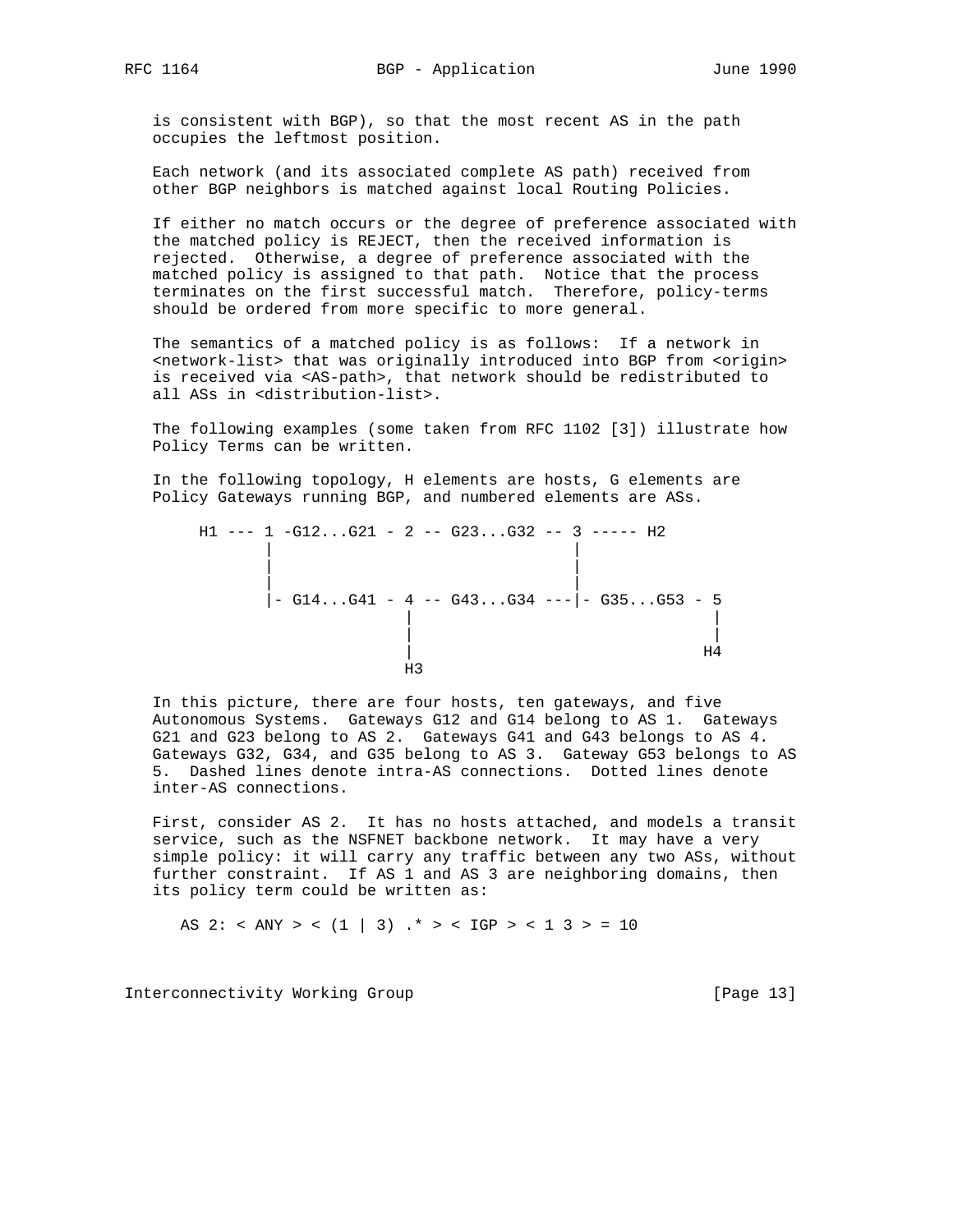The first component in this policy, the network list

< ANY >

 says that any network is subject to this policy. The second component, the AS path

 $(1 | 3)$  .\* >

 says that routing information that came from either AS 1 or AS 3 matches this policy, including routes from ASs that lie beyond AS 1 and AS 3. The third component, the origin

< IGP >

 says that this route must be interior with respect to the originating AS, implying that routes imported via EGP or some other mechanism would not match this policy. The fourth component, the distribution list

 $< 1$  3 >

 says that this route may be redistributed to both AS 1 and AS 3. Finally, the degree of preference assigned to any route which matches this policy is set to 10.

To improve readability, the above policy can be rewritten as:

AS 2: < ANY > <  $(1 | 3)$  ANY\* > <  $IGP$  > <  $1 3$  > =  $10$ 

 Next, consider AS 3. It is willing to provide transit service to AS 4 and AS 5, presumably due to multilateral agreements. AS 3 should set its policy as follows:

 AS 3: < ANY > < (4 | 5) > < IGP > < 2 4 5 > = 10 AS 3: < ANY > < 2  $.*$  > < ANY > < 4 5 > = 10 AS  $3: < ANY > < 3 > < ANY > < 2$  4 5  $> = 10$ 

 This would allow AS 3 to distribute internal routes received from ASs 4 and 5 to ASs 2, 4, and 5, and all backbone routes through AS 2 would be distributed to ASs 4 and 5. AS 3 would advertise its own networks to ASs 2, 4, and 5. Hosts in AS 4 and AS 5 would be able to reach each other, as well as hosts in ASs 1 and 3 and anything beyond them. AS 3 allows any origin in routes from AS 2. This implies that AS 3 trusts AS 2 to impose policy on routes imported by means other than BGP. Note that although the policy statement would appear to allow AS 3 to send ASs 4 and 5 their own routes, the BGP protocol would detect this as a routing loop and prevent it.

Interconnectivity Working Group [Page 14]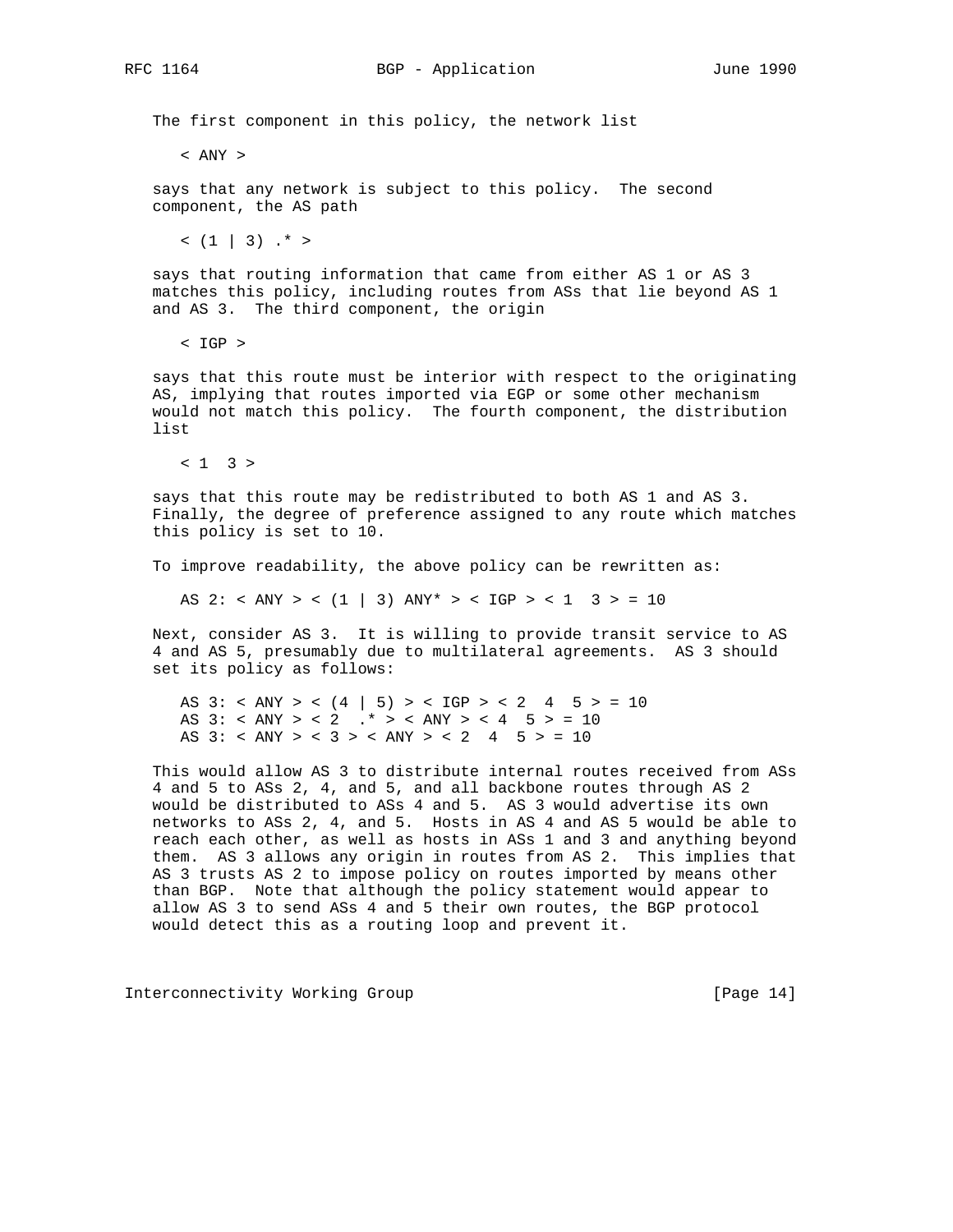Now consider AS 1. AS 1 wishes to use the backbone service provided by AS 2, and is willing to carry transit traffic for AS 4. The policy statements for AS 1 might read:

 AS 1: < ANY > < 4 > < IGP > < 2 > = 150 AS 1: < ANY > < 2  $.*$  > < ANY > < 4 > = 150 AS 1: < ANY > < 1 > < ANY > < 2 4 > = 150

 AS 1 will redistribute all routes learned from the AS 2 backbone to AS 4, and vice versa, and distribute routes to its own networks to both AS 2 and AS 4. The degree of preference assigned to any route which matches this policy is set to 150.

 AS 5 is a more interesting case. AS 5 wishes to use the backbone service, but is not directly connected to AS 2. Its policy statements could be as follows:

AS  $5: < ANY > < 3$  4 > < IGP > < > = 10 AS 5: < ANY > < 3 2 .\* > < . > < > = 10 AS 5: < ANY > < 5 > < . > < 3 > = 10

 This policy imports routes through AS 2 and AS 3 into AS 5, and allows AS 5 and AS 4 to communicate through AS 3. Since AS 5 does not redistribute any routes other than its own, it is a stub AS. Note that AS 5 does not trust AS 3 to advertise only routes through AS 2, and thus applies its own filter to ensure that it only uses the backbone. This lack of trust makes it necessary to add the second policy term.

 AS 4 is a good example of a multihomed AS. AS 4 wishes to use AS 3 as is primary path to the backbone, with AS 1 as a backup. Furthermore, AS 4 does not wish to provide any transit service between ASs 1 and 3. Its policy statement could read:

AS  $4: < ANY > < 3$  .\* > < ANY > < > = 10 AS  $4: < ANY > < 1$  .\* > < ANY > < > = 20 AS  $4: < ANY > < 4 > < ANY > < 1$  3 > = 10

 Paths to any network through AS 3 are preferred, but AS 1 will be used as a backup if necessary. Note that since AS 4 trusts AS 3 to provide it with reasonable routes, it is not necessary to explicitly import routes from AS 5. Since the redistribution terms are null except for networks within AS 4, AS 4 will never carry any transit traffic.

 Given the topology and policies described above, it becomes apparent that two paths of equal preference would be available from AS 2 to any of the networks in AS 4. Since ties are not allowed, an

Interconnectivity Working Group [Page 15]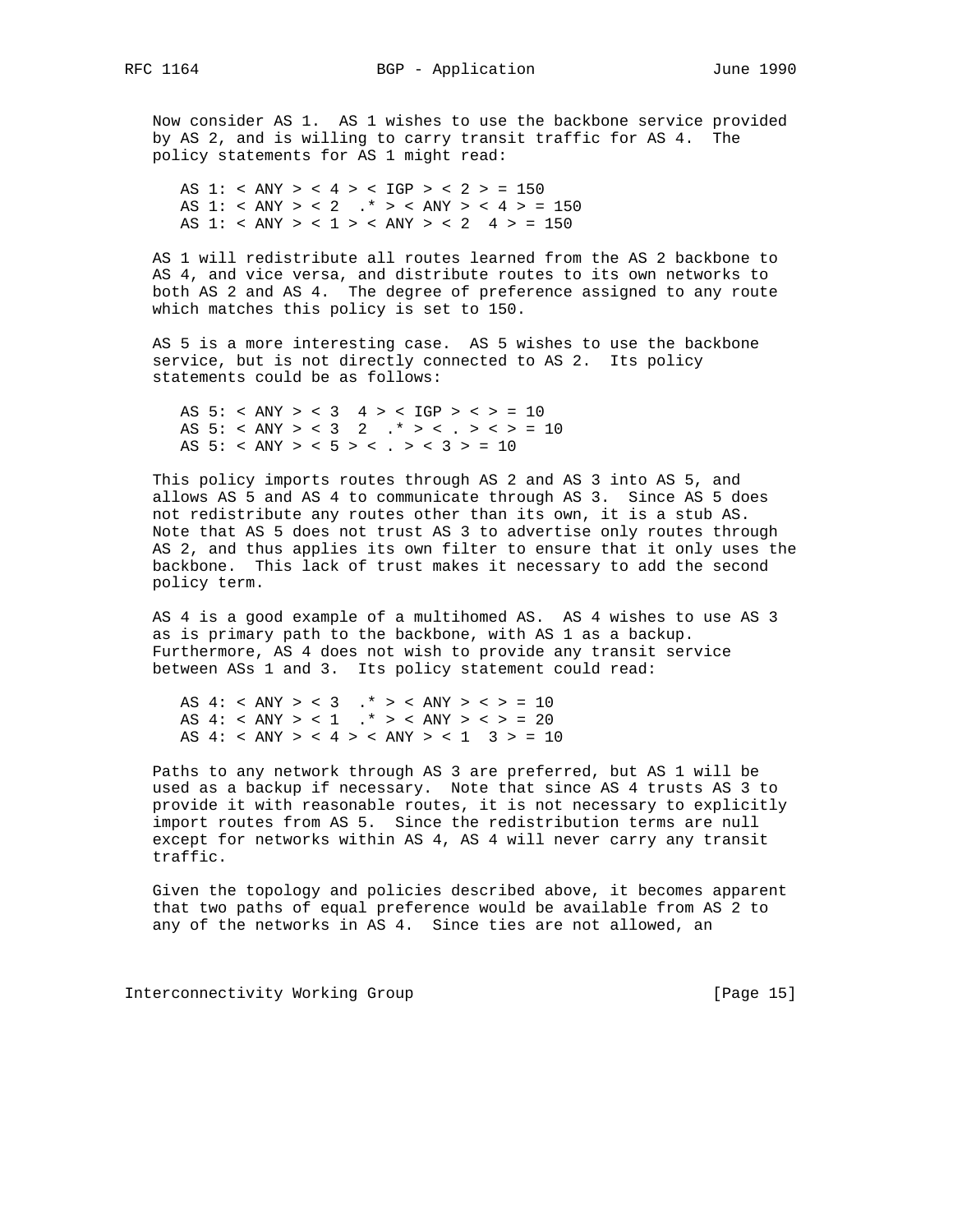arbitrary tie-breaking mechanism would come into play (as described above), which might result in less than optimal routes to some networks. An alternative mechanism that would provide optimal routes while still allowing fallback paths would be to provide network-by network policies in specific cases, and explicit tie-breaking policies for the remaining networks. For example, the policies for AS 2 could be rewritten as follows:

 AS 2: < 35 > < 1 .\* > < IGP > < 3 > = 10 AS 2: <  $35 > 3$  .\* > <  $1GP > 1 > 20$  AS 2: < ANY > < 1 .\* > < IGP > < 3 > = 20 AS 2: < ANY > < 3 .\* > < IGP > < 1 > = 10

 Paths to network 35 through AS 1 would be preferred, with AS 3 as a fallback; paths to all other networks through AS 3 would be preferred over those through AS 1. Such optimizations may become arbitrarily complex.

 There may be other, simpler ways to assign a degree of preference to an AS path.

 The simplest way to assign a degree of preference to a particular path is to use the number of ASs in the AS path as the degree of preference. This approach reflects the heuristic that shorter paths are usually better than longer ones. This policy can be implemented by using the PathLength() built-in function in the following policy statement:

 $\langle$  ANY  $>$   $\langle$  .\*  $>$   $\langle$  ANY  $>$   $\langle$  ANY  $>$  = PathLength(ASpath)

 This policy assigns to any network with an arbitrary AS path a degree of preference equal to the number of ASs in the AS path; it then redistributes this information to all other BGP speakers. As an example, an AS path which traverses three different Autonomous Systems will be assigned the degree of preference 3.

 Another approach is to assign a certain degree of preference to each individual AS, and then determine the degree of preference of a particular AS path as the sum of the degree of preferences of the ASs in that path. Note that this approach does not require the assignment of a specific degree of preference to every AS in the Internet. For ASs with an unknown degree of preference, a default can be used. This policy can be implemented by using the PathWeight() built-in function in the following policy statement:

 $\langle$  ANY  $>$   $\langle$  .\*  $>$   $\langle$  ANY  $>$   $\langle$  ANY  $>$ = PathWeight(ASpath, ASWeightTable)

Interconnectivity Working Group [Page 16]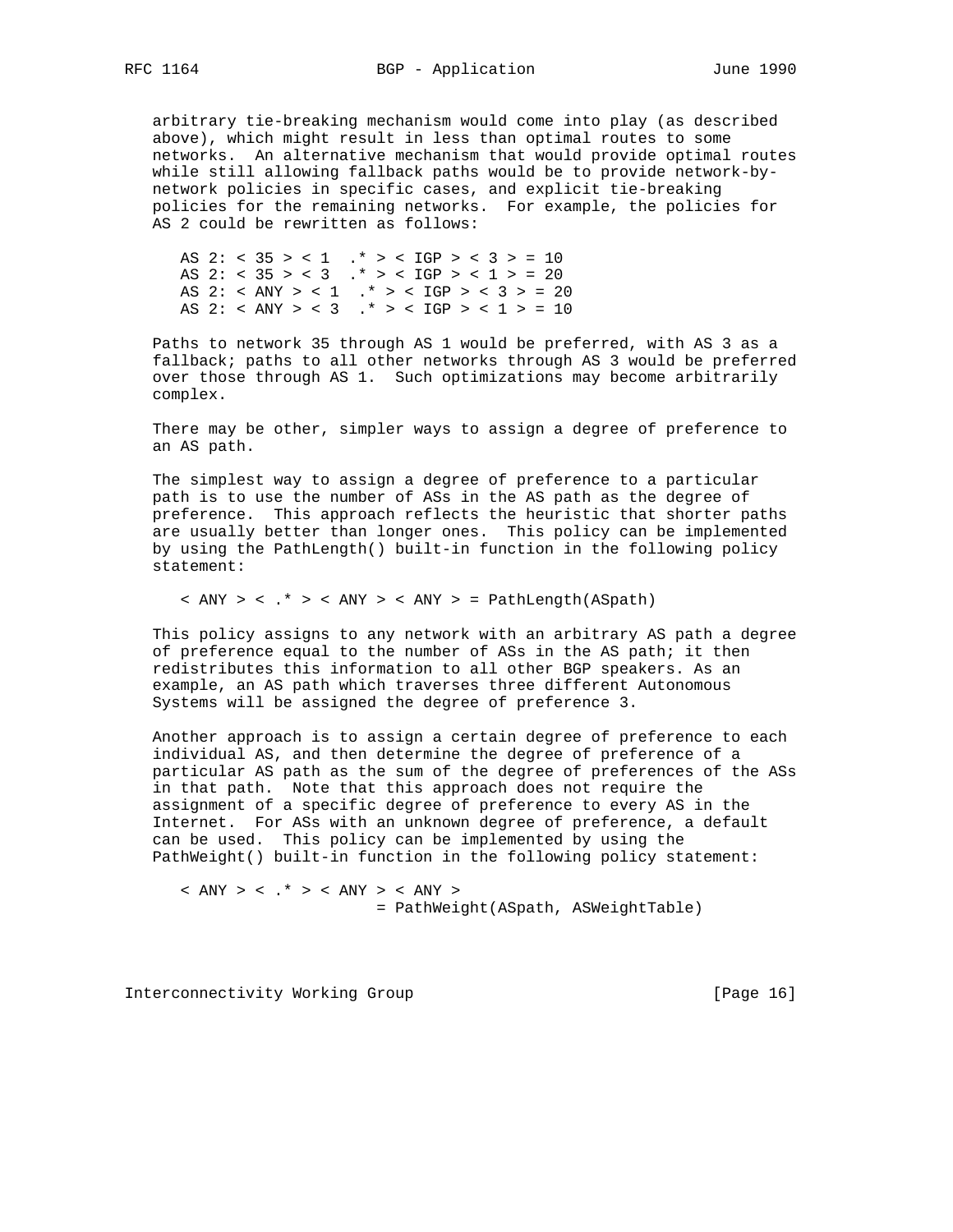As an example, if Autonomous Systems 145 and 55 have 10 and 15 as their weights in the ASWeightTable, and if the default degree of preference in the ASWeightTable is 50, then an AS path that traverses Autonomous Systems 145, 164, and 55 will be assigned degree of preference 75.

 The above examples demonstrate some of the simple policies that can be implemented with BGP. In general, very sophisticated policies based on partial or complete AS path discrimination can be written and enforced. It should be emphasized that movement toward more sophisticated policies will require parallel effort in creating more sophisticated tools for policy interaction analysis.

- 5. The Interaction of BGP and an IGP
- 5.1 Overview

 By definition, all transit ASs must be able to carry traffic external to that AS (neither the source nor destination host belongs to the AS). This requires a certain degree of interaction and coordination between the Interior Gateway Protocol (IGP) used by that particular AS and BGP. In general, traffic exterior to a given AS is going to pass through both interior gateways (gateways that support IGP only) and border gateways (gateways that support both IGP and BGP). All interior gateways receive information about external routes from one or more of the border gateways of the AS via the IGP.

 Depending on the mechanism used to propagate BGP information within a given AS, special care must be taken to ensure consistency between BGP and the IGP, since changes in state are likely to propagate at different rates across the AS. There may be a time window between the moment when some border gateway (A) receives new BGP routing information which was originated from another border gateway (B) within the same AS, and the moment the IGP within this AS is capable of routing transit traffic to that border gateway (B). During that time window, either incorrect routing or "black holes" can occur.

 In order to minimize such routing problems, border gateway (A) should not advertise a route to some exterior network X to all of its BGP neighbors in other ASs until all of the interior gateways within the AS are ready to route traffic destined to X via the correct exit border gateway (B). In other words, interior routing should converge on the proper exit gateway before advertising routes via that exit gateway to other ASs.

5.2 Methods for Achieving Stable Interactions

The following discussion outlines several techniques capable of

Interconnectivity Working Group [Page 17]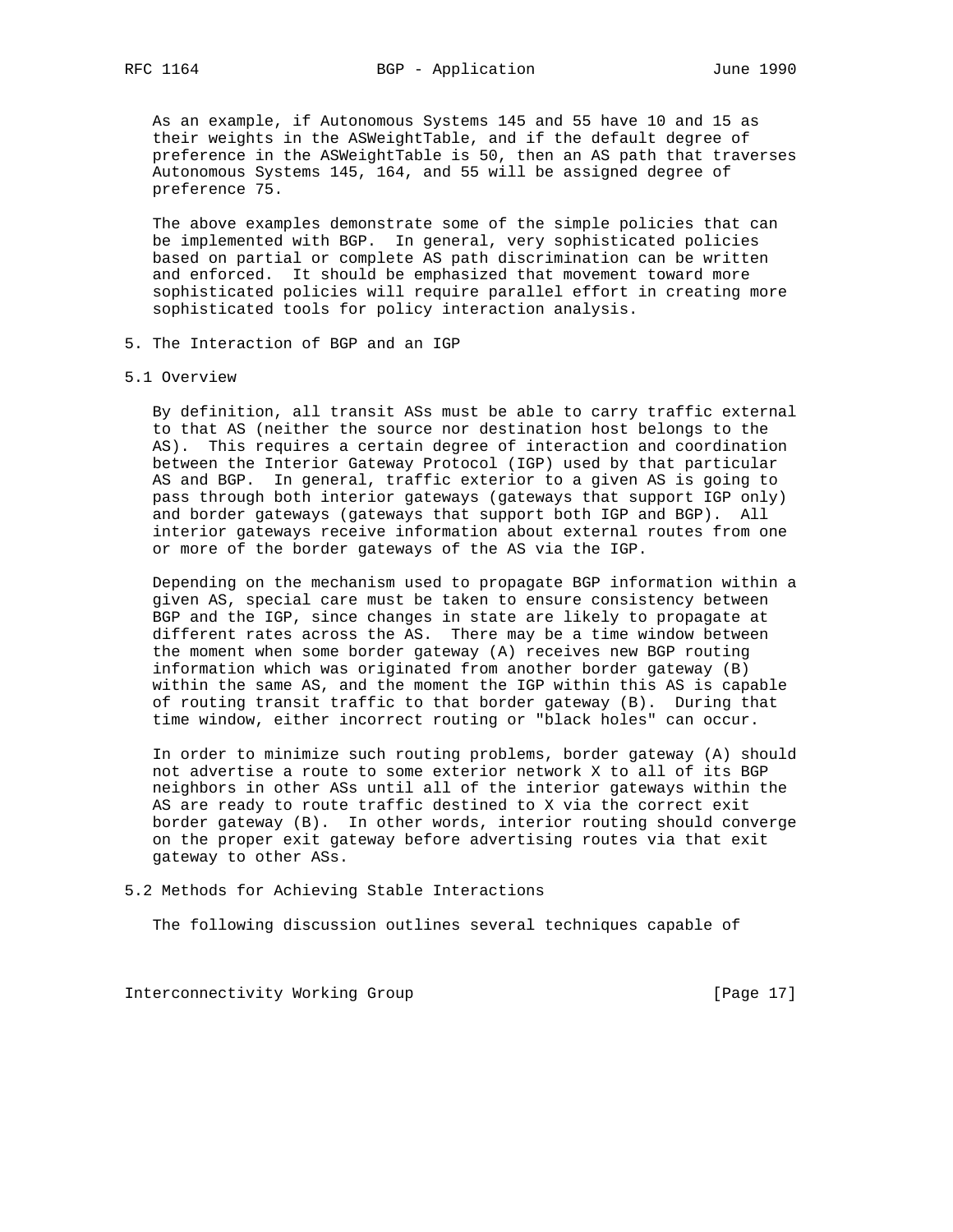achieving stable interactions between BGP and the IGP within an Autonomous System.

5.2.1 Propagation of BGP Information via the IGP

 While BGP can provide its own mechanism for carrying BGP information within an AS, one can also use an IGP to transport this information, as long as the IGP supports complete flooding of routing information (providing the mechanism to distribute the BGP information) and one pass convergence (making the mechanism effectively atomic). If an IGP is used to carry BGP information, then the period of desynchronization described earlier does not occur at all, since BGP information propagates within the AS synchronously with the IGP, and the IGP converges more or less simultaneously with the arrival of the new routing information. Note that the IGP only carries BGP information and should not interpret or process this information.

5.2.2 Tagged Interior Gateway Protocol

 Certain IGPs can tag routes exterior to an AS with the identity of their exit points while propagating them within the AS. Each border gateway should use identical tags for announcing exterior routing information (received via BGP) both into the IGP and into Internal BGP when propagating this information to other border gateways within the same AS. Tags generated by a border gateway must uniquely identify that particular border gateway--different border gateways must use different tags.

 All Border Gateways within a single AS must observe the following two rules:

- 1. Information received via Internal BGP by a border gateway A declaring a network to be unreachable must immediately be propagated to all of the External BGP neighbors of A.
- 2. Information received via Internal BGP by a border gateway A about a reachable network X cannot be propagated to any of the External BGP neighbors of A unless/until A has an IGP route to X and both the IGP and the BGP routing information have identical tags.

 These rules guarantee that no routing information is announced externally unless the IGP is capable of correctly supporting it. It also avoids some causes of "black holes".

 One possible method for tagging BGP and IGP routes within an AS is to use the IP address of the exit border gateway announcing the exterior route into the AS. In this case the "gateway" field in the BGP UPDATE message is used as the tag.

Interconnectivity Working Group [Page 18]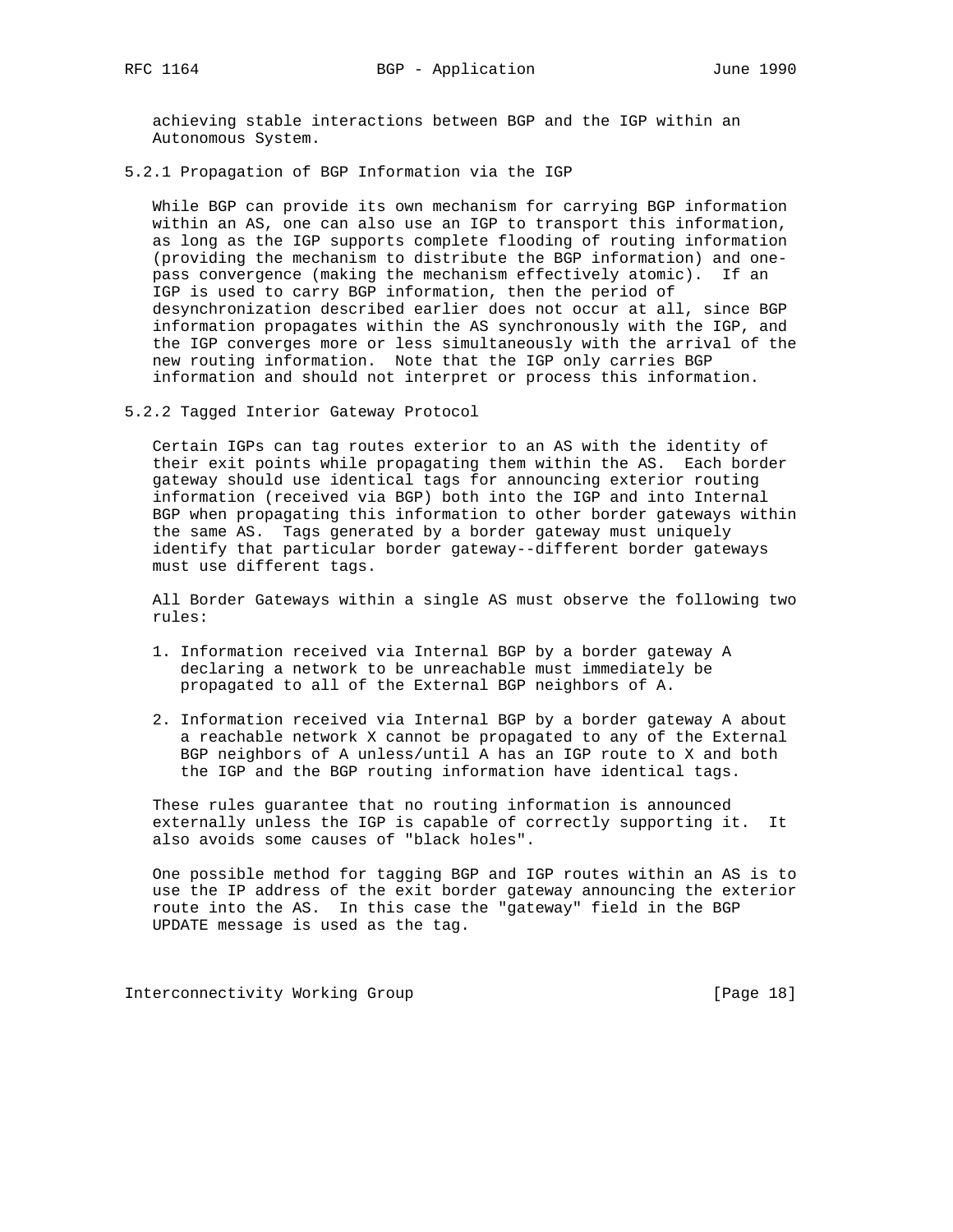### 5.2.3 Encapsulation

 Encapsulation provides the simplest (in terms of the interaction between the IGP and BGP) mechanism for carrying transit traffic across the AS. In this approach, transit traffic is encapsulated within an IP datagram addressed to the exit gateway. The only requirement imposed on the IGP by this approach is that it should be capable of supporting routing between border gateways within the same AS.

 The address of the exit gateway A for some exterior network X is specified in the "gateway" field of the BGP UPDATE message received from gateway A via Internal BGP by all other border gateways within the same AS. In order to route traffic to network X, each border gateway within the AS encapsulates it in datagrams addressed to gateway A. Gateway A then performs decapsulation and forwards the original packet to the proper gateway in another AS.

 Since encapsulation does not rely on the IGP to carry exterior routing information, no synchronization between BGP and the IGP is required.

 Some means of identifying datagrams containing encapsulated IP, such as an IP protocol type code, must be defined if this method is to be used.

 Note, that if a packet to be encapsulated has length that is very close to the MTU, that packet would be fragmented at the gateway that performs encapsulation.

#### 5.2.4 Other Cases

 There may be ASs with IGPs which can neither carry BGP information nor tag exterior routes (e.g., RIP). In addition, encapsulation may be either infeasible or undesirable. In such situations, the following two rules must be observed:

- 1. Information received via Internal BGP by a border gateway A declaring a network to be unreachable must immediately be propagated to all of the External BGP neighbors of A.
- 2. Information received via Internal BGP by a border gateway A about a reachable network X cannot be propagated to any of the External BGP neighbors of A unless A has an IGP route to X and sufficient time (holddown) has passed for the IGP routes to have converged.

 The above rules present necessary (but not sufficient) conditions for propagating BGP routing information to other ASs. In contrast to

Interconnectivity Working Group [Page 19]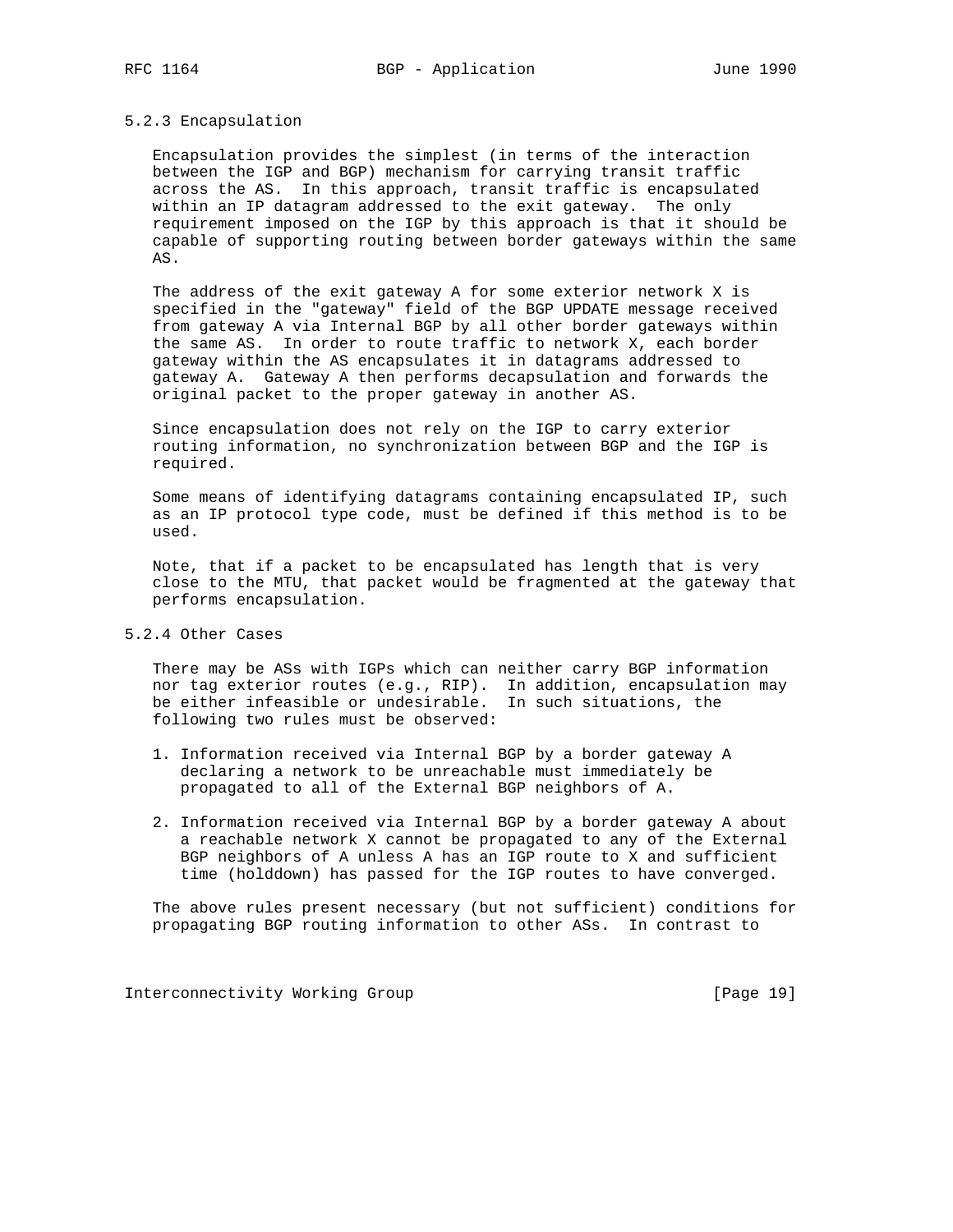tagged IGPs, these rules cannot ensure that interior routes to the proper exit gateways are in place before propagating the routes to other ASs.

 If the convergence time of an IGP is less than some small value X, then the time window during which the IGP and BGP are unsynchronized is less than X as well, and the whole issue can be ignored at the cost of transient periods (of less than length X) of routing instability. A reasonable value for X is a matter for further study, but X should probably be less than one second.

 If the convergence time of an IGP cannot be ignored, a different approach is needed. Mechanisms and techniques which might be appropriate in this situation are subjects for further study.

- 6. Implementation Recommendations
- 6.1 Multiple Networks Per Message

 The BGP protocol allows for multiple networks with the same AS path and next-hop gateway to be specified in one message. Making use of this capability is highly recommended. With one network per message there is a substantial increase in overhead in the receiver. Not only does the system overhead increase due to the reception of multiple messages, but the overhead of scanning the routing table for flash updates to BGP peers and other routing protocols (and sending the associated messages) is incurred multiple times as well. One method of building messages containing many networks per AS path and gateway from a routing table that is not organized per AS path is to build many messages as the routing table is scanned. As each network is processed, a message for the associated AS path and gateway is allocated, if it does not exist, and the new network is added to it. If such a message exists, the new network is just appended to it. If the message lacks the space to hold the new network, it is transmitted, a new message is allocated, and the new network is inserted into the new message. When the entire routing table has been scanned, all allocated messages are sent and their resources released. Maximum compression is achieved when all networks share a gateway and common path attributes, making it possible to send many networks in one 4096-byte message.

6.2 Preventing Excessive Resource Utilization

 When peering with a BGP implementation that does not compress multiple networks into one message, it may be necessary to take steps to reduce the overhead from the flood of data received when a peer is acquired or a significant network topology change occurs. One method of doing this is to rate limit flash updates. This will eliminate

Interconnectivity Working Group **[Page 20]**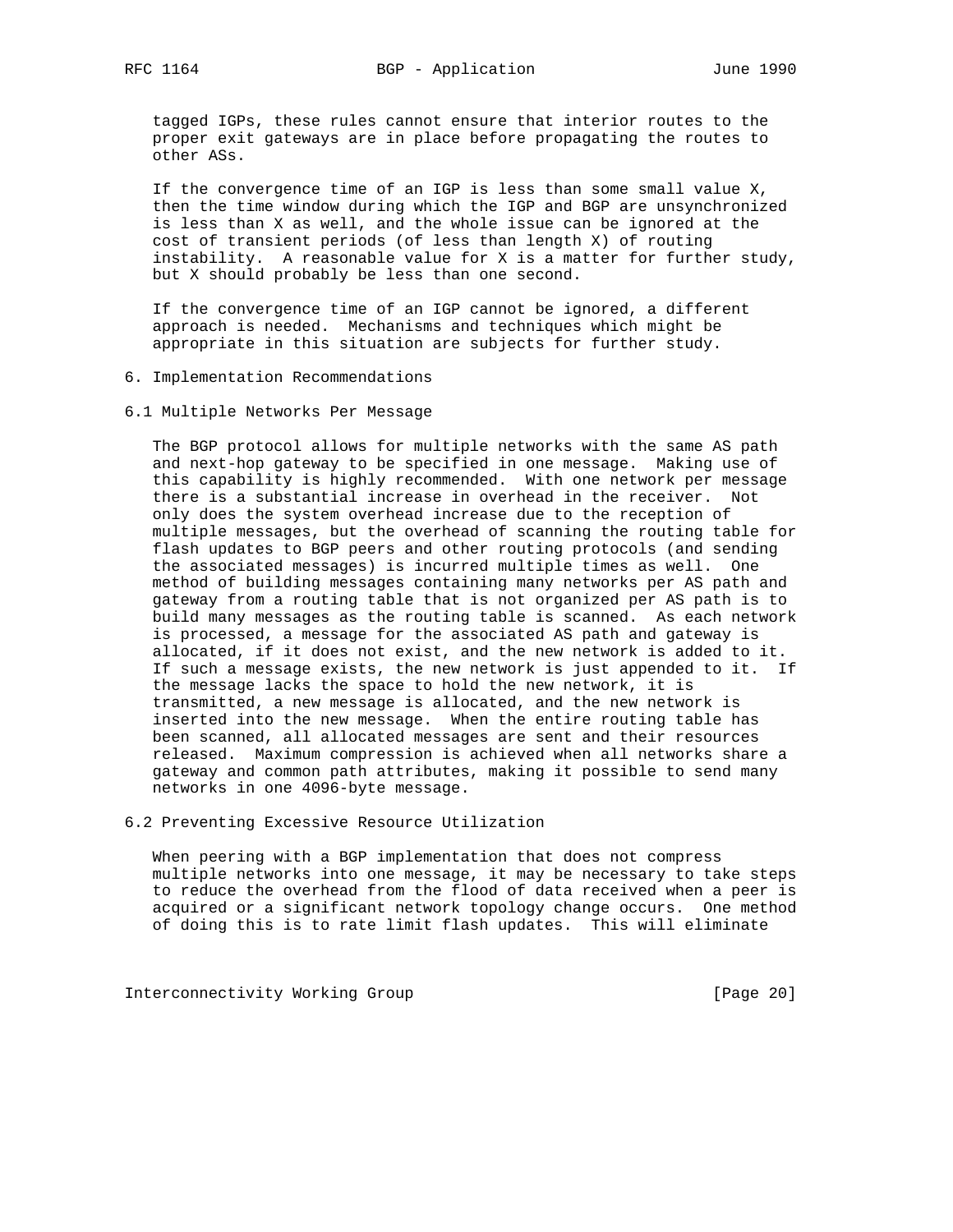the redundant scanning of the routing table to provide flash updates for BGP peers and other routing protocols. A disadvantage of this approach is that it increases the propagation latency of routing information. By choosing a minimum flash update interval that is not much greater than the time it takes to process the multiple messages, this latency should be minimized.

#### 6.3 Processing Messages on a Stream Protocol

 Due to the stream nature of TCP, all the data for received messages does not necessarily arrive at the same time, due to the nature of TCP. This can make it difficult to process the data as messages, especially on systems such as BSD Unix where it is not possible to determine how much data has been received but not yet processed. One method that can be used in this situation is to first try to read just the message header. For the KeepAlive message type, this is a complete message; for other message types, the header should first be verified, in particular the total length. If all checks are successful, the specified length, minus the size of the message header is the amount of data left to read. An implementation that would "hang" the routing information process while trying to read from a peer could set up a message buffer (1024 bytes) per peer and fill it with data as available until a complete message has been received.

#### 6.4 Processing Update Messages

 In BGP, all Update messages are incremental. Once a particular network is listed in an Update message as being reachable through an AS path and gateway, that piece of information is expected to be retained indefinitely. In order for a route to a network to be removed, it must be explicitly listed in an Update message as being unreachable or with new routing information to replace the old. Note that a BGP peer will only advertise one route to a given network, so any announcement of that network by a particular peer replaces any previous information about that network received from the same peer.

 This approach has the obvious advantage of low overhead; if all routes are stable, only KeepAlive messages will be sent. There is no periodic flood of route information.

 However, this means that a consistent view of routing information between BGP peers is only possible over the course of a single transport connection, since there is no mechanism for a complete update. This requirement is accommodated by specifying that BGP peers must transition to the Idle state upon the failure of a transport connection.

Interconnectivity Working Group [Page 21]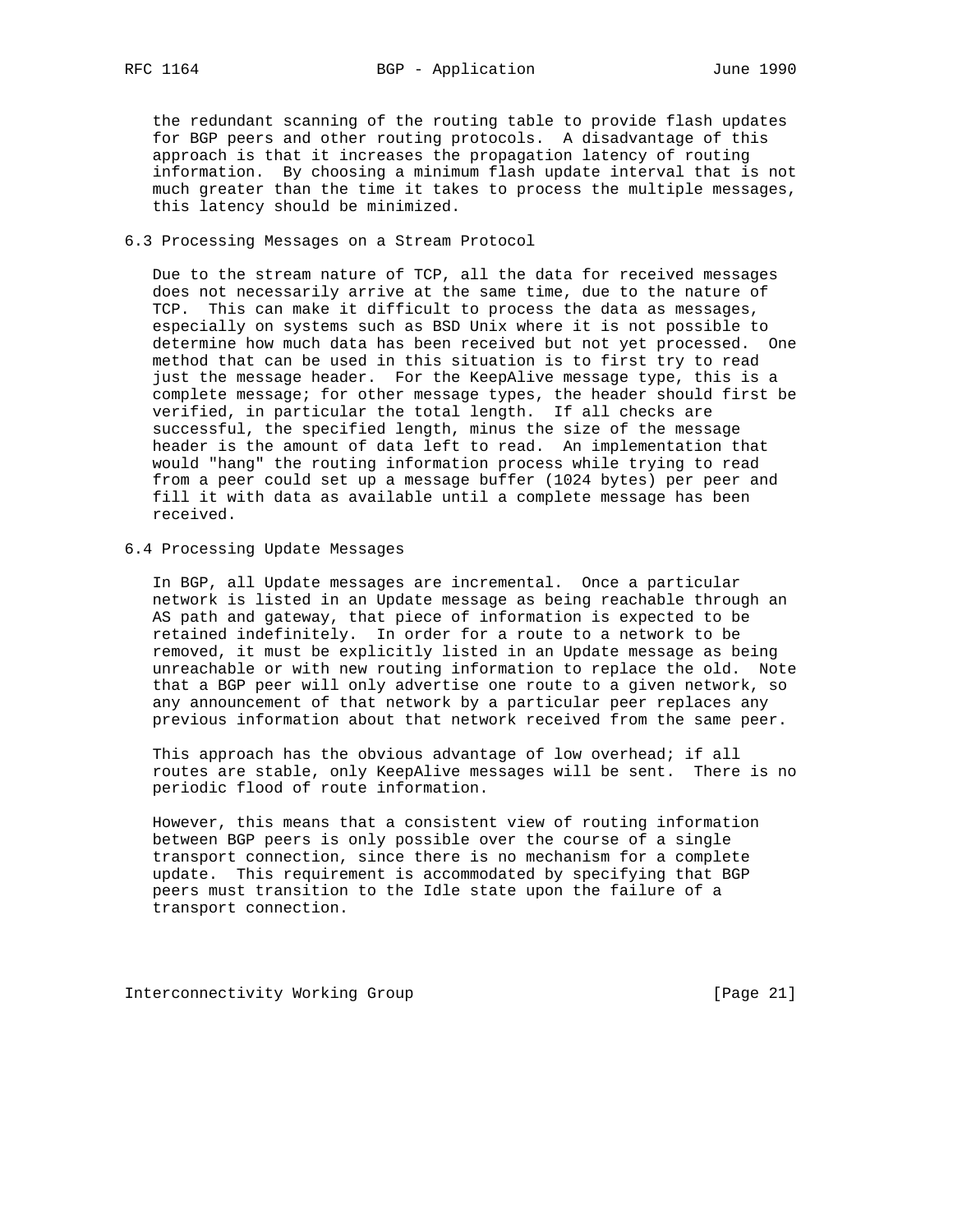7. Conclusion

 The BGP protocol provides a high degree of control and flexibility for doing interdomain routing while enforcing policy and performance constraints and avoiding routing loops. It is hoped that the guidelines presented here will provide a starting point for more sophisticated and manageable routing in the Internet as it grows.

References

- [1] Lougheed, K. and Y. Rekhter, "A Border Gateway Protocol", RFC 1163, cisco Systems and IBM Watson Research Center, June 1990.
- [2] Braun, H-W., "Models of Policy Based Routing", RFC 1104, Merit/NSFNET, June 1989.
	- [3] Clark, D., "Policy Routing in Internet Protocols", RFC 1102, M.I.T., May 1989.

Security Considerations

Security issues are not discussed in this memo.

Authors' Addresses

 Jeffrey C. Honig Theory Center 265 Olin Hall Cornell University Ithaca, NY 14853-5201

Phone: (607) 255-8686

Email: JCH@TCGOULD.TN.CORNELL.EDU

 Dave Katz Merit/NSFNET 1075 Beal Ave. Ann Arbor, MI 48109 Phone: (313) 763-4898

Email: DKATZ@MERIT.EDU